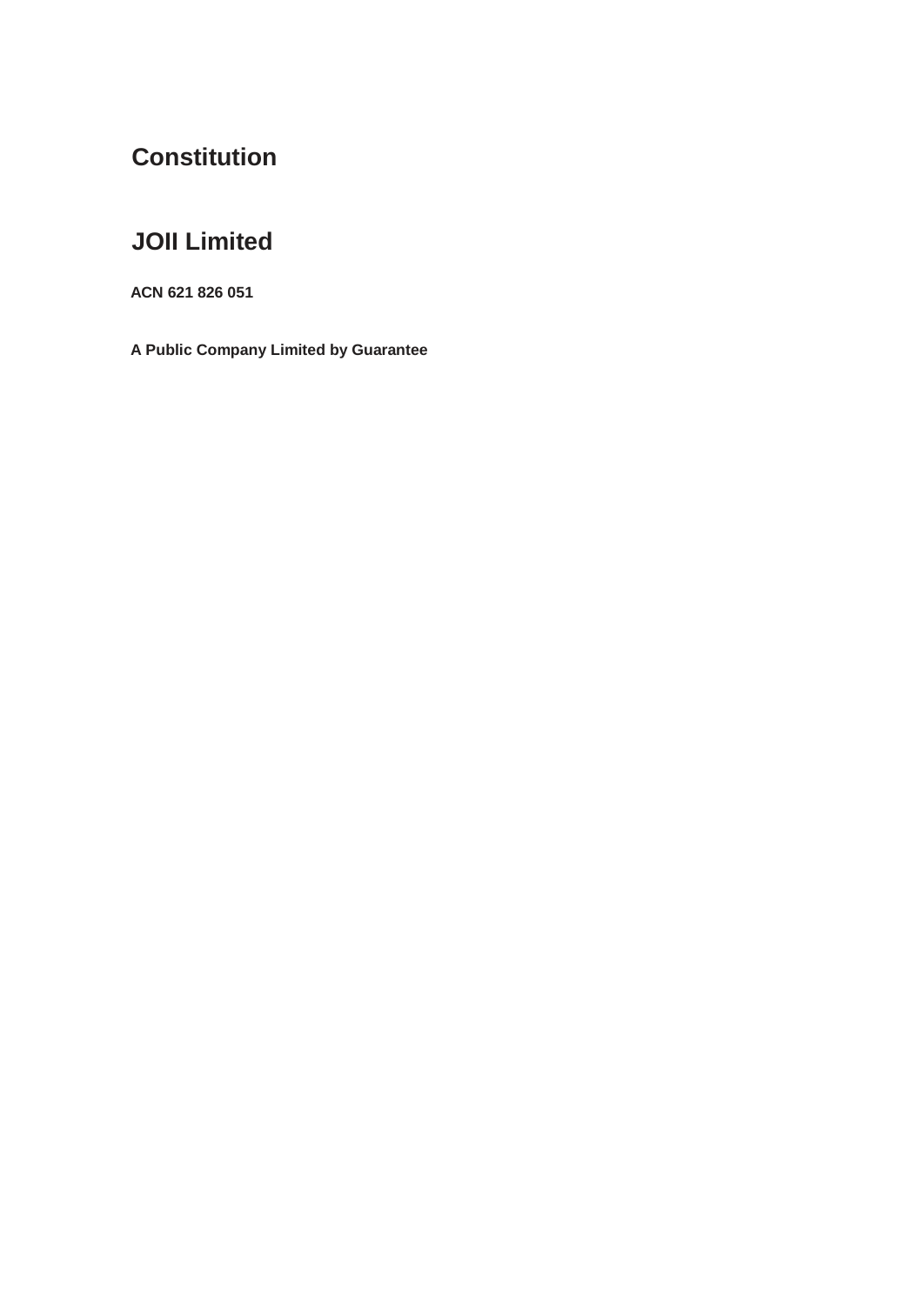# **Contents**

| 19 |               |    |
|----|---------------|----|
|    |               |    |
|    |               |    |
|    | 22 Committees | 22 |
|    |               |    |
|    |               |    |
|    |               |    |
|    |               |    |
|    |               |    |
|    |               |    |
|    |               |    |
|    |               |    |
|    |               |    |
|    |               |    |
|    |               |    |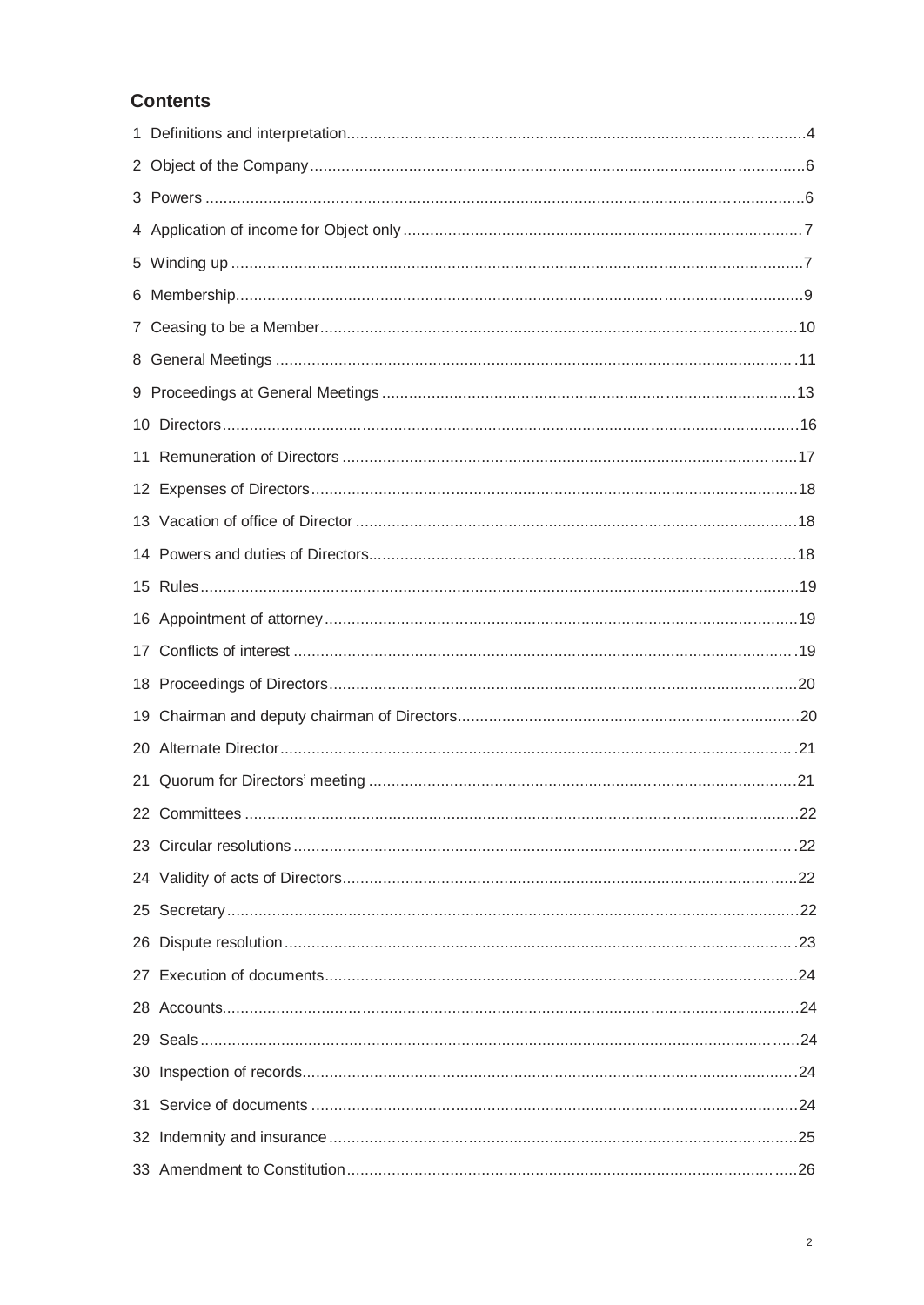|--|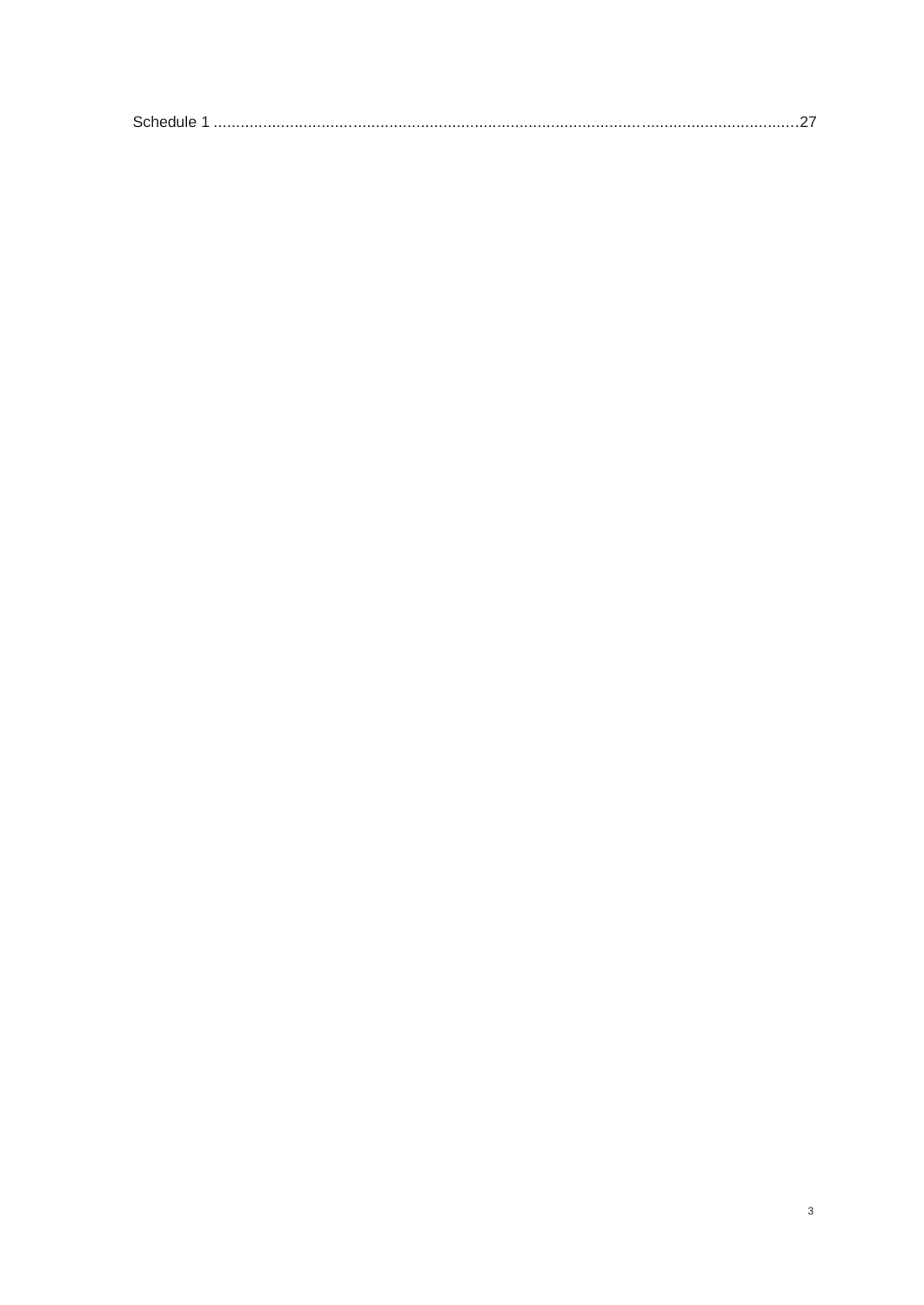#### **1 Definitions and interpretation**

#### **1.1 Definitions**

In this Constitution unless a contrary intention appears:

**Alternate Director** means a person appointed as an alternate director under clause 20.1.

**Annual General Meeting** has the same meaning as the term 'AGM' in the Corporations Act.

**ASIC** means the Australian Securities and Investments Commission.

**Company** means JOII Limited being an Australian public company limited by guarantee established under the Corporations Act which bears the ACN 621 826 051.

**Constitution** means this constitution as amended from time to time.

**Corporations Act** means the *Corporations Act 2001* (Cth).

**Director** means an individual holding office as director of the Company.

**Directors** means some or all of the Directors acting as a board.

**General Meeting** means a meeting of the Members of the Company and includes an Annual General Meeting.

**Housing Agency** has the meaning defined in the community housing legislation of the participating jurisdiction, in which the Company's community housing assets are located.

**Income Tax Assessment Act** means the *Income Tax Assessment Act 1997* (Cth).

**Insolvency Event** occurs where:

- (a) an order is made, or a resolution is passed by creditors for the winding up, dissolution or external administration of the Member;
- (b) the Member enters into any arrangement, compromise or composition with or assignment for the benefit of its creditors or any class of them; or
- (c) a controller, receiver, receiver and manager, official manager or other external administrator is appointed to the Member.

**Member** means a person entered on the Register of the Company as a member.

**Object** means the object of the Company as set out in clause 2.

**Register** means the register of members under the Corporations Act and if appropriate includes a branch register.

**Registered Office** means the registered office for the time being of the Company.

**Related Body Corporate** has the same meaning it has in the Corporations Act.

**Representative** means an individual appointed to represent a corporate Member at a General Meeting of the Company in accordance with the Corporations Act.

**Rule** means a rule made by the Directors in accordance with clause 15.

**Schedule** means a schedule to this Constitution.

**Secretary** means an individual appointed as a secretary of the Company in accordance with clause 25.1.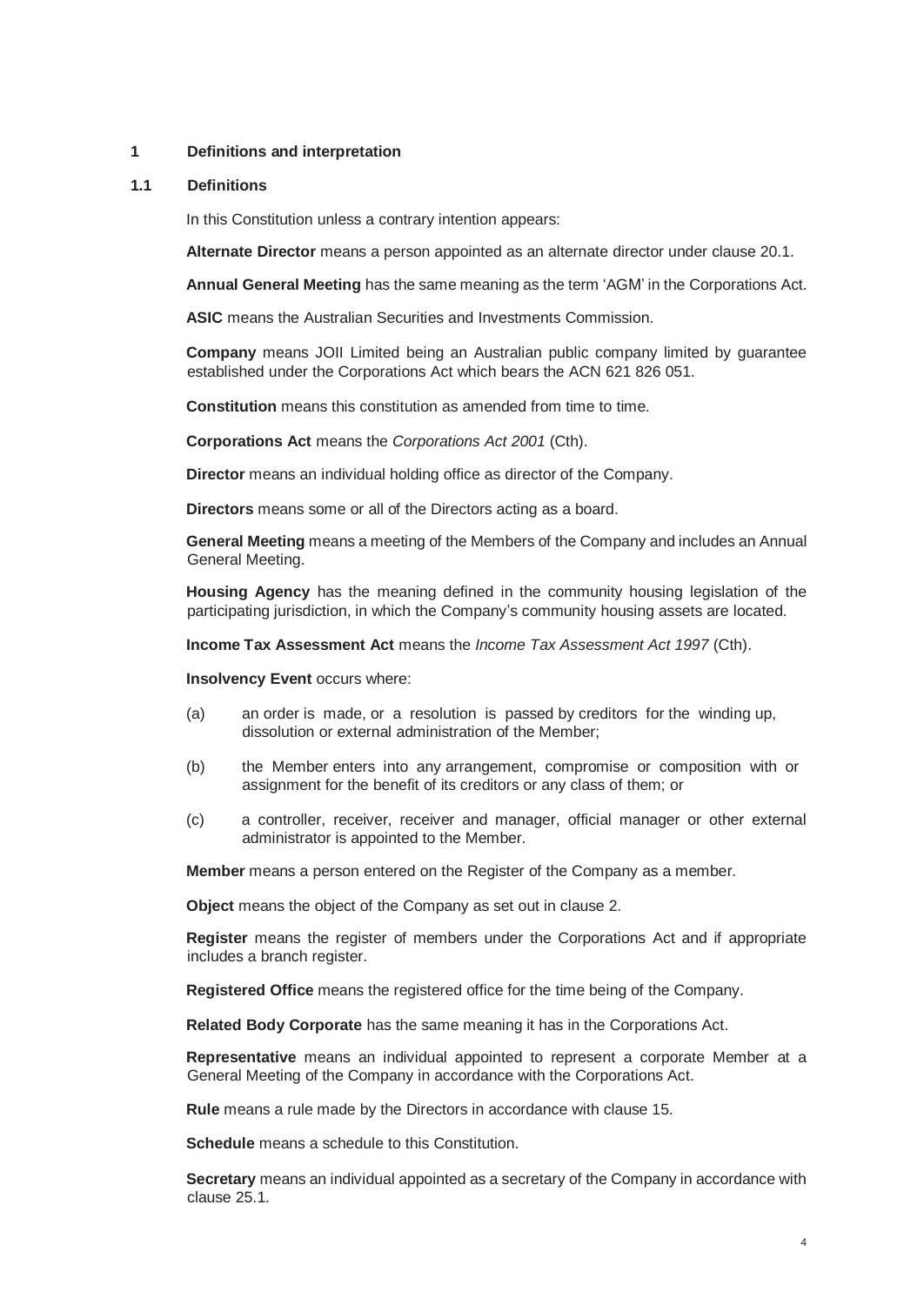**Special Resolution** takes the meaning given by Section 9 of the Corporations Act.<sup>1</sup> 1.2

#### **Interpretation**

In this Constitution unless the contrary intention appears:

- (a) words importing any gender include all other genders;
- (b) the singular includes the plural and vice versa;
- (c) a reference to a law includes regulations and instruments made under the law;
- (d) a reference to a clause is a reference to a clause in this Constitution unless otherwise stated;
- (e) a reference to a law or a provision of a law includes amendments, re-enactments or replacements of that law or the provision, whether by the State or the Commonwealth of Australia or otherwise;
- (f) a reference to a meeting includes a meeting by technology where all attendees have reasonable opportunity to participate;
- (g) a reference to a person being present in person includes an individual participating in a meeting as described in clause 1.2(f);
- (h) a reference to a person includes a natural person, corporation or other body corporate;
- (i) a power, an authority or a discretion reposed in a Director, the Directors, the Company in General Meeting or a Member may be exercised at any time and from time to time;
- (j) "writing" and "written" includes printing, typing and other modes of reproducing words in a visible form including, without limitation, any representation of words in a physical document or in an electronic communication or form or otherwise; and
- (k) Australian dollars, dollars, A\$ or \$ is a reference to the lawful currency of Australia.

## **1.3 Signing**

Where, by a provision of this Constitution, a document including a notice is required to be signed, that requirement may be satisfied in relation to an electronic communication of the document in any manner permitted by law or by any State or Commonwealth law relating to electronic transmissions, or in any other manner approved by the Directors.

## **1.4 Corporations Act**

In this Constitution unless the contrary intention appears:

- (a) expressions in this Constitution that deal with a matter dealt with by a particular provision of the Corporations Act have the same meaning as they have in the Corporations Act;
- (b) "section" means a section of the Corporations Act; and

 $1$  At the time of adoption of this Constitution, section 9 provides that a Special Resolution is a resolution: (a) of which notice has been given to the Members in accordance with clause 8.3; and

<sup>(</sup>b) that has been passed by at least 75% of the votes cast by Members entitled to vote on the resolution.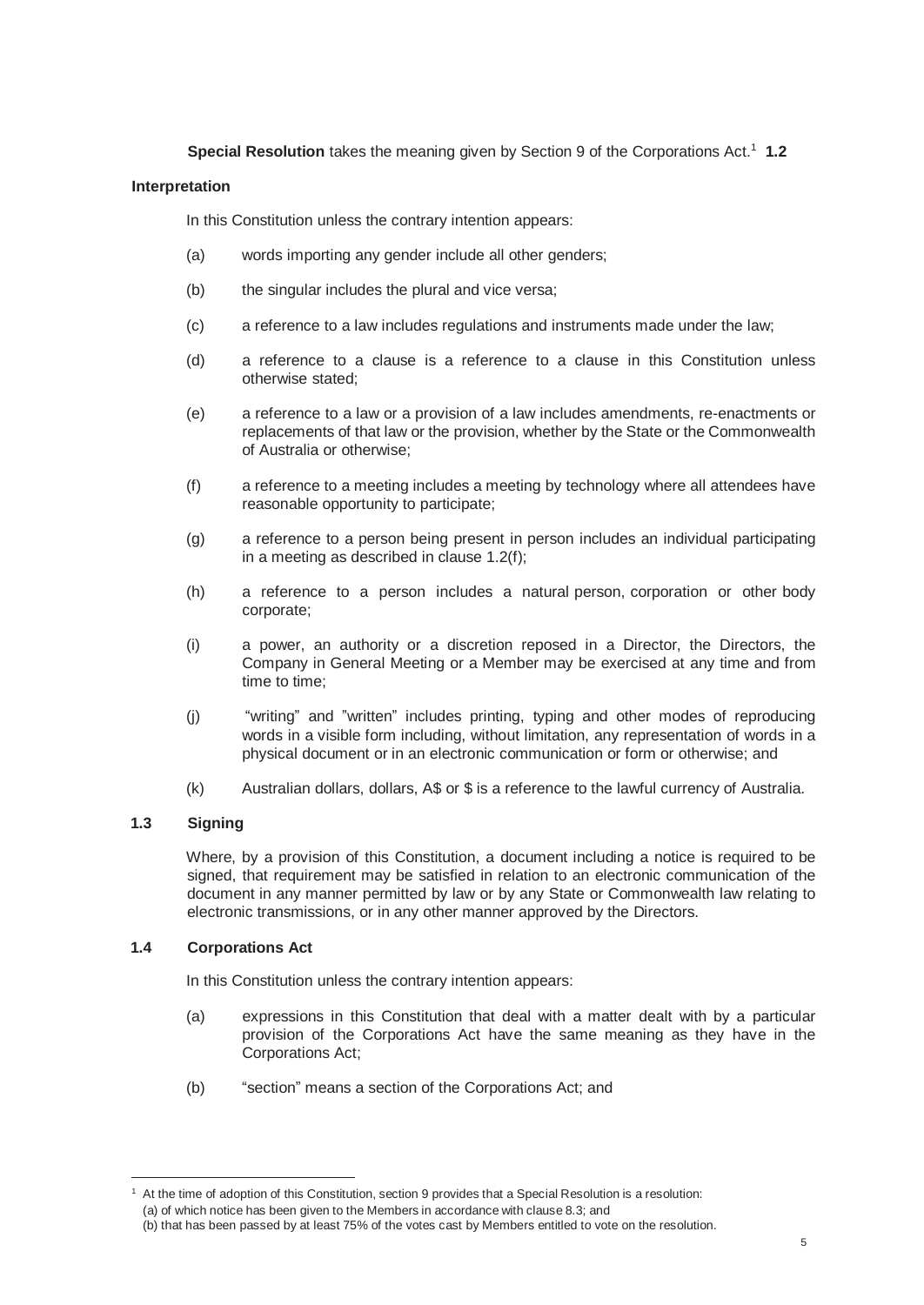- (c) while the Company is a registered charity under the *Australian Charities and Notfor-profits Commission Act 2012* (Cth):
	- (i) subject to clause  $1.4(c)(ii)$ , the provisions of the Corporations Act in Part 2G.2 and Part 2G.3 apply as if section 111L(1) of the Corporations Act was not enacted; and
	- (ii) if one of those provisions includes a reference to ASIC, including a reference to lodge any document with, or seek consent or approval from ASIC, that particular requirement does not apply to the Company.

## **1.5 Headings**

Headings are inserted for convenience and are not to affect the interpretation of this Constitution.

#### **1.6 Replaceable rules do not apply**

The provisions of the Corporations Act that apply as replaceable rules are displaced by this Constitution and accordingly do not apply to the Company.

#### **2 Object of the Company**

The Object of the Company is to pursue the following charitable purposes:

- (a) the prevention or relief of poverty, financial crisis and distress, suffering, disadvantage, helplessness and vulnerability of persons who are experiencing, or at the risk of experiencing, poverty, financial crisis, disadvantage, helplessness and vulnerability, by providing employment, pathways to employment, employment opportunities and housing opportunities;
- (b) to be a public benevolent institution and a charitable institution, and to utilise the benefits of current and future legislation available to benevolent institutions and charities, including its charitable status and exemptions from federal and state taxation and duty laws, to achieve the Object of the Company;
- (c) to promote the public good by providing employment and housing opportunities to persons who are experiencing, or at the risk of experiencing, poverty, financial crises, disadvantage, helplessness and vulnerability;
- (d) to ensure sustainability of the Company, while providing employment and housing, by founding and operating enterprises that provide employment and housing and invest into, and otherwise support the Object of the Company.
- (e) the prevention or relief of poverty, financial crisis and distress, suffering, disadvantage, helplessness and vulnerability of persons who are experiencing, or at the risk of experiencing, poverty, financial crisis, disadvantage, helplessness and vulnerability, by providing vocational training, mentoring and support;
- (f) the prevention or relief of poverty, financial crisis and distress, suffering, disadvantage, helplessness and vulnerability of persons who are experiencing, or at the risk of experiencing, poverty, financial crisis, disadvantage, helplessness and vulnerability, by providing financial assistance, subsidies, loans, financing and co-ownership options.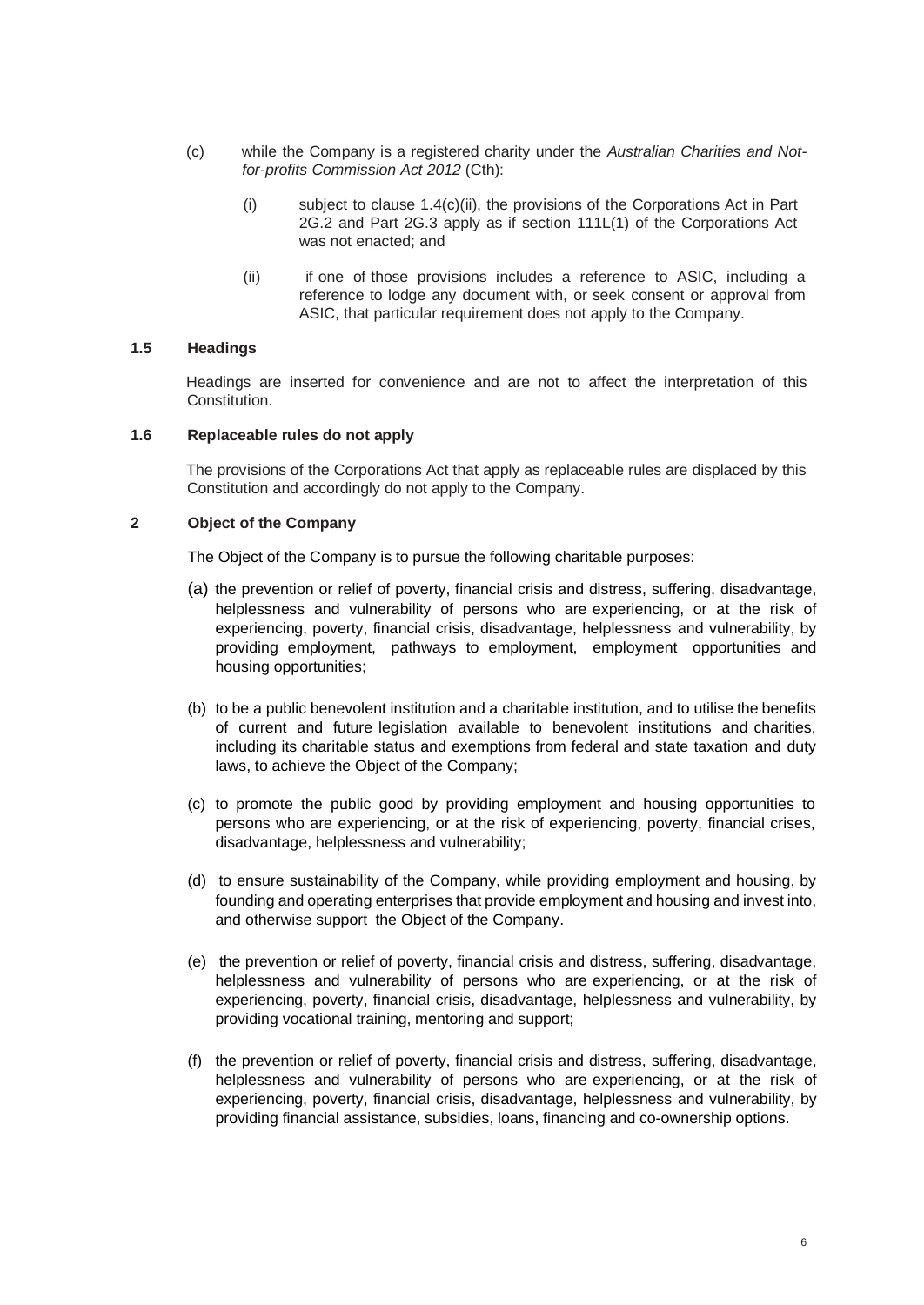- (g) to provide support and assistance to who are experiencing, or at the risk of experiencing, poverty, financial crisis, disadvantage, helplessness and vulnerability, to participate fully in family, community, cultural, political, social and economic activities;
- (h) to advocate for persons who are experiencing, or at the risk of experiencing, poverty, financial crises, disadvantage, helplessness and vulnerability;
- (i) to work in partnership with, or assist in the work of, or financially assist with, or provide subsidies or subsidised assets to organisations who have similar objects, or who are able to further the Object of the Company;
- (j) to act as trustee and to perform and discharge the duties and functions incidental thereto where this is incidental or conducive to the attainment of the Object; and
- (k) to do such other things as are incidental or conducive to the attainment of the Object.

## **3 Powers**

The Company has the legal capacity and powers of an individual and also has all the powers of a body corporate under the Corporations Act.

#### **4 Application of income for Object only**

## **4.1 Application of income and property**

The income and the property of the Company, however derived:

- (a) must be applied solely towards the promotion of the Object; and
- (b) may not be paid or transferred to the Members, in whole or in part, either directly or indirectly by way of dividend, bonus or otherwise.

## **4.2 Payment in good faith**

Clause 4.1 does not prevent payment in good faith to a Member, or to a firm of which a Member is a partner:

- (a) of reasonable remuneration for services to the Company;
- (b) for goods supplied in the ordinary course of business;
- (c) of fair and reasonable interest on money borrowed from a Member at a rate not exceeding that fixed for the purposes of this clause 4.2(c) by the Company in a General Meeting;
- (d) of reasonable rent for premises let by a Member; or
- (e) in furtherance of the Object.

## **5 Winding up**

## **5.1 Guarantee by Members**

(a) Each Member undertakes to contribute to the Company's property if the Company is wound up while they are a Member, or within 1 year after they cease to be a Member.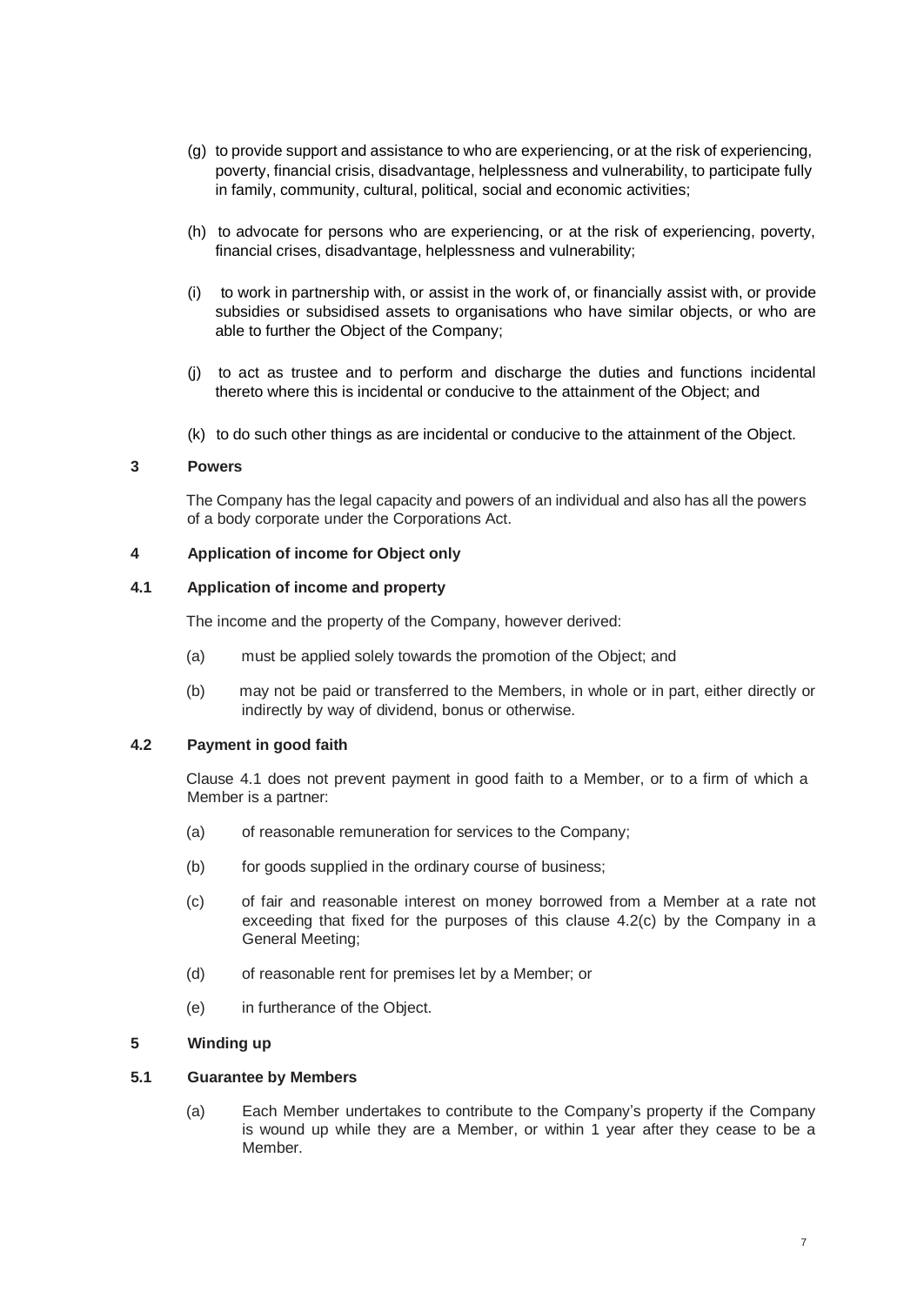- (b) This contribution is for:
	- (i) payment of the Company's debts and liabilities contracted before they ceased to be a Member;
	- (ii) the costs of winding up; and
	- (iii) adjustment of the rights of the contributories among themselves.
- (c) The amount is not to exceed \$1.

## **5.2 Application of property**

- (a) Subject to clause 5.2(c), if any property remains on the winding up or dissolution of the Company and after satisfaction of all its debts and liabilities, then, subject always to clause 5.3, that property may not be paid to or distributed among the Members but must be given or transferred to one or more funds, authorities or institutions:
	- (i) that have charitable purposes similar to, or inclusive of, the Object; and
	- (ii) is a not-for-profit entity whose governing documents prohibit the distribution of its income and property among its members (if it has members) to an extent at least as great as imposed on the Company under this Constitution.
- (b) The funds, authorities or institutions must be determined by the Members at or before the time of winding up or dissolution of the Company.
- (c) Upon the winding up or dissolution of the Company, all remaining community housing assets in a participating jurisdiction must be transferred:
	- (i) to one or more registered community housing providers; or
	- (ii) to a Housing Agency in the jurisdiction in which the asset is located.

#### **5.3 Transfer of surplus assets – deductible gift recipients**

- (a) Where the Company has been endorsed as a deductible gift recipient, either under Subdivision 30-BA of the Income Tax Assessment Act as an entity or in relation to a fund or an institution it operates, then where:
	- (i) the Company is wound up;
	- (ii) the fund or institution is wound up; or
	- (iii) the endorsement under Subdivision 30-BA of the Income Tax Assessment Act is revoked; any surplus:
	- (iv) gifts of money or property for the principal purpose of the Company, fund or institution (whichever is relevant);
	- (v) contributions described in item 7 or 8 of the table in section 30-15 of the Income Tax Assessment Act in relation to a fundraising event held for that purpose; and
	- (vi) money received by the Company because of such gifts or contributions,

remaining after payment of all liabilities must be transferred to one or more funds or institutions that comply with clause 5.2 and are deductible gift recipients.

(b) Where the Company operates more than one fund or institution for which it is a deductible gift recipient and its endorsement under Subdivision 30-BA of the Income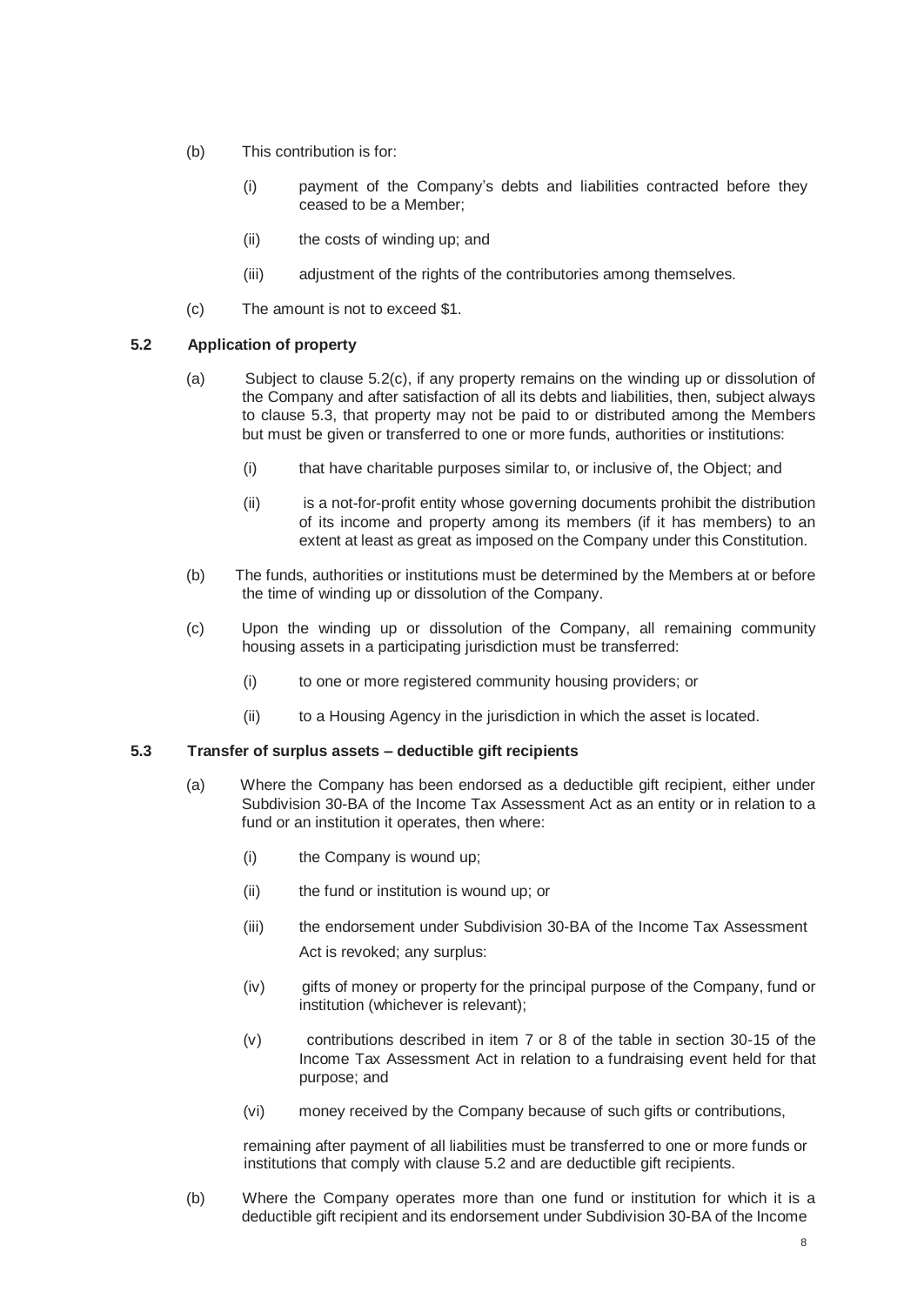Tax Assessment Act is revoked only in relation to one of those funds, or institutions then it may transfer any surplus assets of that fund or institution after payment of all liabilities to any other fund or institution for which it is endorsed as a deductible gift recipient.

#### **6 Membership**

#### **6.1 Number of Members**

- (a) The minimum number of Members of the Company will be 1.
- (b) The Members at the date of registration of the Company and any person the Directors admit to membership under clause 6.2 are the Members of the Company.

## **6.2 Admission as a Member**

The Directors may admit any person as a Member if the person is eligible under clause 6.3 and makes an application in accordance with clause 6.4.

## **6.3 Membership criteria**

To be eligible to be a Member, a person must:

- (a) be nominated by 1 existing Member;
- (b) consent in writing to become a Member; and
- (c) agree to be bound by this Constitution.

#### **6.4 Membership process**

- (a) The application for membership must be made:
	- (i) in writing, signed by the applicant;
	- (ii) in such form as the Directors may from time to time prescribe; and
	- (iii) accompanied by the membership fee, if any, determined by the Directors.
- (b) Each application for membership must be considered by the Directors within a reasonable time after the application is made.
- (c) When an applicant has been accepted or rejected for membership the Secretary must notify the applicant of the decision of the Directors within a reasonable period.

#### **6.5 Directors' discretion to admit or refuse admission as a Member**

The Directors have the discretion to refuse any person admission as a Member without giving any reason for refusing.

#### **6.6 Registration as Member**

If the Directors accept an application for membership, as soon as practicable, the Directors must cause the name of the person to be entered in the Register.

#### **6.7 Membership terms**

(a) Except where the Company has one Member, all membership of the Company will be renewable every 3 years from the date the Member's name is entered on the Register. At the end of each 3-year period, each Member may reapply for membership. The renewal process must be made in accordance with the process prescribed by the Directors at the relevant time.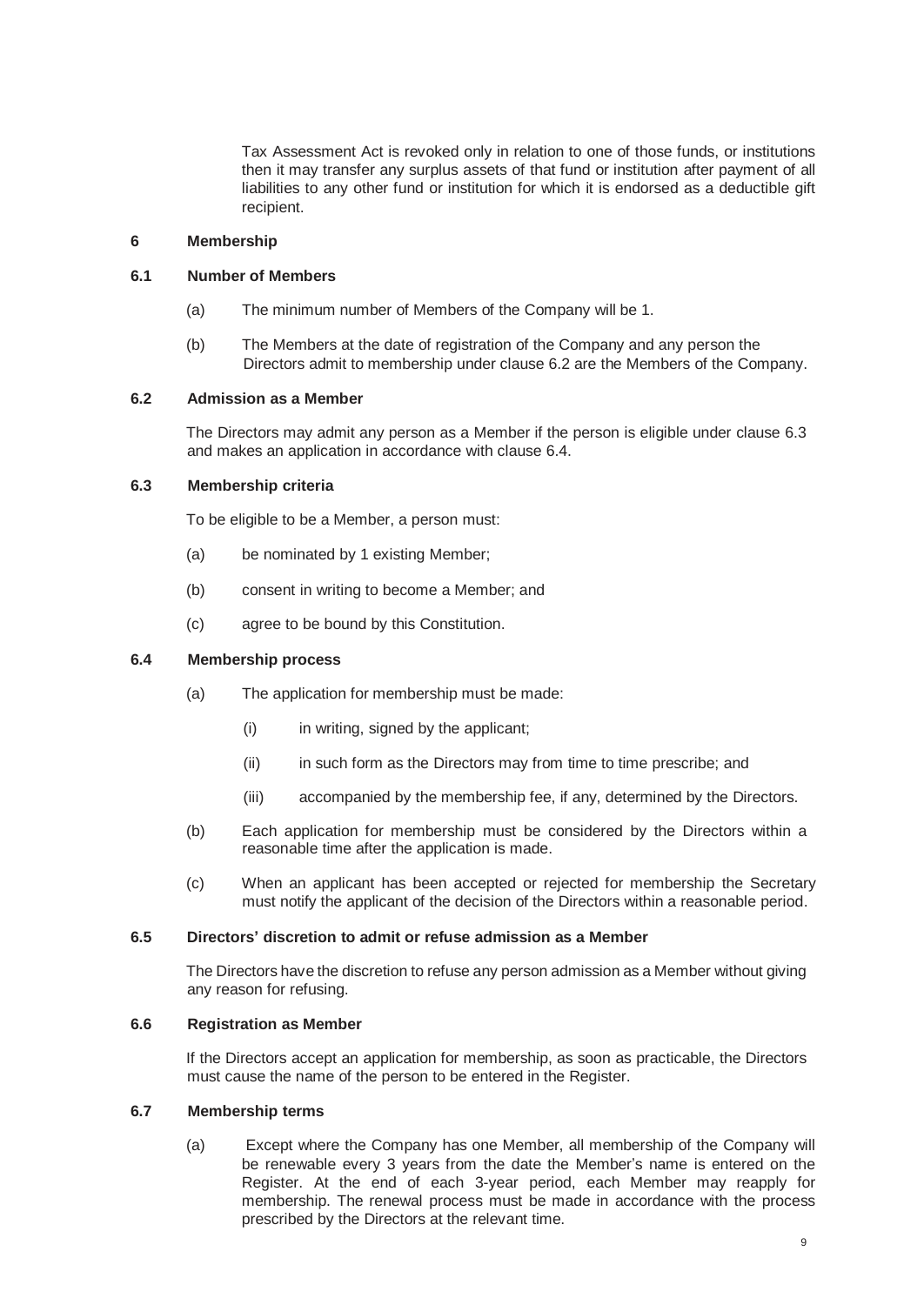(b) The requirement in clause 6.7(a) to renew membership does not apply to a Member who is a Director.

## **6.8 Membership fees**

The Members must pay such membership fees as prescribed from time to time by the Directors.

#### **6.9 Register**

- (a) The Company must establish and maintain a Register. The Register must be kept by the Secretary and must contain:
	- (i) for each current Member:
		- (A) name;<br>(B) addres
		- (B) address;<br>(C) any alter
		- any alternative address nominated by the Member for the service of notice; and
		- (D) date the Member was entered on to the Register.
	- (ii) for each person who stopped being a Member in the last 7 years:
		- (A) name;
		- (B) address;
		- (C) any alternative address nominated by the Member for the service of notices; and
		- (D) date the membership started and ended.
- (b) The Company must provide access to the Register in accordance with the Corporations Act.

## **7 Ceasing to be a Member**

#### **7.1 Cessation of membership**

A Member ceases to be a Member on:

- (a) in the case of an individual, death or, in the case of a body corporate, its ceasing to exist;
- (b) resignation by written notice to the Company having immediate effect or with effect from a specified date occurring not more than 7 days after the service of the notice;
- (c) failing to pay any fee that may be prescribed by the Directors from time to time within 12 months after the fee was due and payable;
- (d) in the case of an individual, becoming of unsound mind or a person whose person or estate is liable to be dealt with in any way under a law related to mental health;
- (e) in the case of a body corporate, immediately before the Member becoming subject to an Insolvency Event;
- (f) in the case of an individual, becoming bankrupt or insolvent or making an arrangement or composition with creditors of a person's joint or separate estate generally;
- (g) the passing of a resolution by the Directors or Members in General Meeting pursuant to clause 7.2;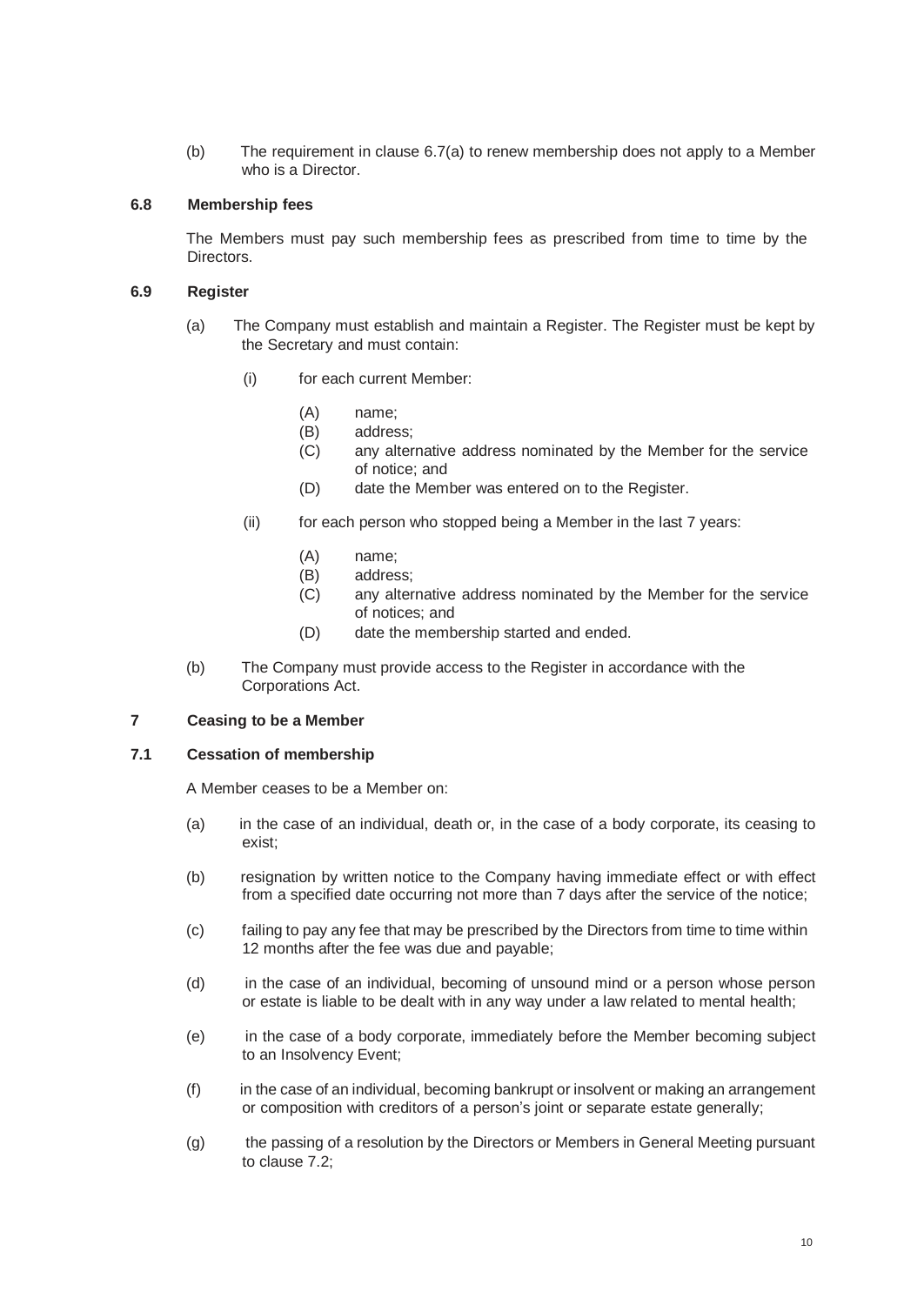- (h) the expiry of the membership term, unless the Member had applied for and been readmitted as a Member for the following term as contemplated in clause 6.7;
- (i) that Member ceasing to be a Director (in such circumstances the Member is able to make a new application for membership pursuant to clause 6.2 and 6.4); or
- (j) termination of their appointment as a Director pursuant to clause 13.

## **7.2 Termination of membership**

- (a) Subject to this Constitution, the Directors or Members in General Meeting may at any time terminate the membership of a Member if the Member:
	- (i) refuses or neglects to comply with this Constitution or any applicable Rules made by the Directors;
	- (ii) engages in conduct which in the opinion of the Directors is unbecoming of the Member or prejudicial to the interests of the Company;
	- (iii) fails to pay any debt due to the Company within a period of 3 months after the date for payment (such debt not including a fee referred to in clause 7.1(c));
- (b) For a decision of the Directors or the Members in General Meeting under clause 7.2(a) to be effective the dispute resolution procedure contained in clause 26 must be followed. The general nature of the allegations made against the Member must be notified to the Member and for the purposes of clause 26.1 this notification will be the notice of the Dispute.

#### **7.3 Limited liability**

The Members have no liability as Members except as set out in clause 5.1.

#### **8 General Meetings**

#### **8.1 Annual General Meetings**

Annual General Meetings of the Company are to be held in accordance with the Corporations Act.

#### **8.2 Convening a General Meeting**

The Directors may convene and arrange to hold a General Meeting when they think fit and must do so if required to do so under the Corporations Act.

#### **8.3 Notice of a General Meeting**

- (a) Notice of a General Meeting must be given in accordance with the Corporations Act and served in accordance with clause 31.
- (b) A Director is entitled to receive notice of and to attend all General Meetings and is entitled to speak at those meetings.

#### **8.4 Calculation of period of notice**

In computing the period of notice under clause 8.3, both the day on which the notice is given or taken to be given and the day of the meeting convened by it are to be disregarded.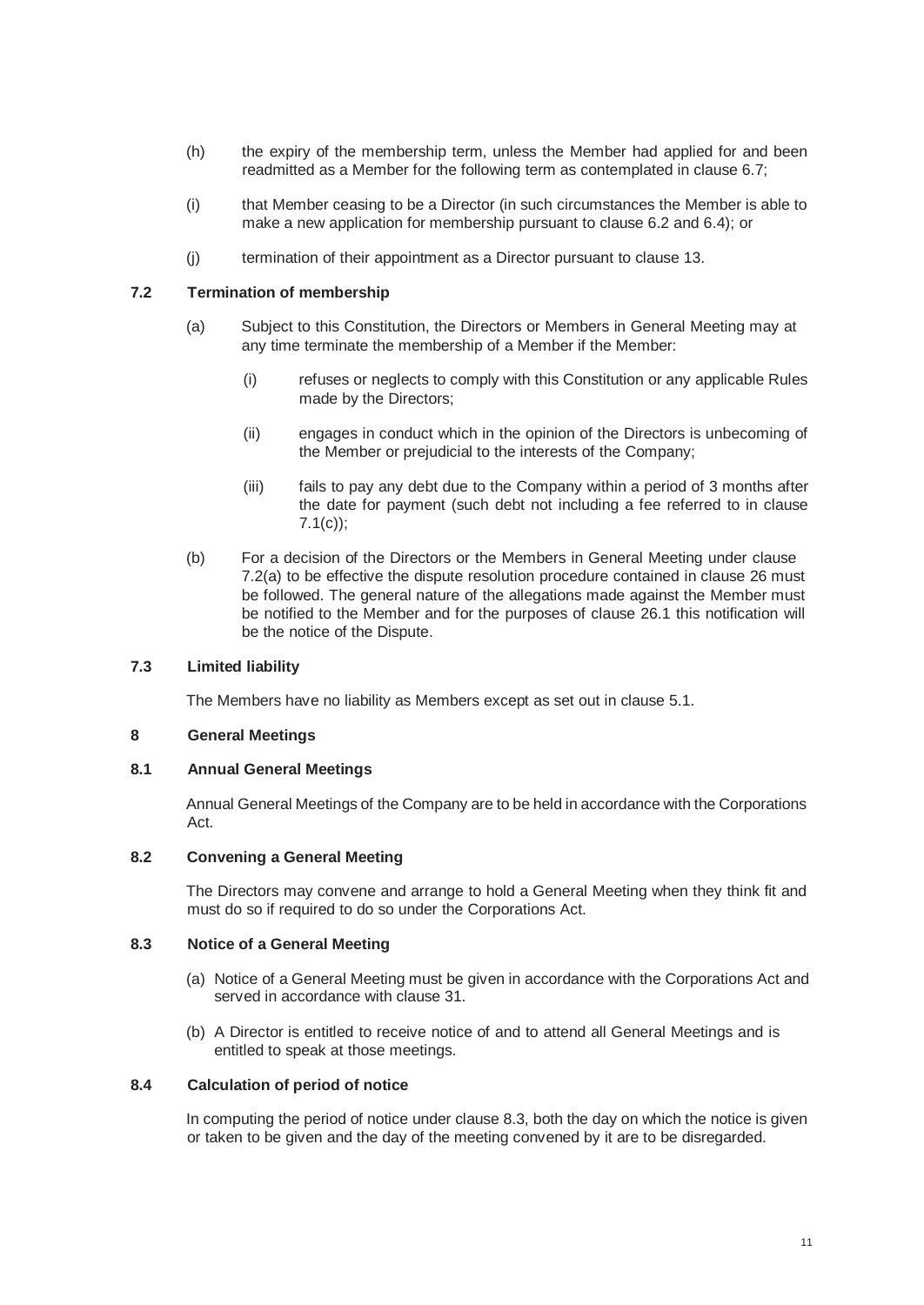#### **8.5 Cancellation or postponement of General Meeting**

- (a) Where a General Meeting is convened by the Directors they may by notice, whenever they think fit, cancel the meeting or postpone the holding of the meeting to a date and time determined by them.
- (b) This clause 8.5 does not apply to a meeting convened in accordance with the Corporations Act by a single Director, by Members, by the Directors on the request of Members or to a meeting convened by a Court.

#### **8.6 Notice of cancellation or postponement of a meeting**

Notice of cancellation, postponement or change of place of a General Meeting must state the reason for cancellation or postponement and be given:

- (a) to each Member individually; and
- (b) to each other person entitled to be given notice of a General Meeting under the Corporations Act.

## **8.7 Contents of notice of postponement of meeting**

A notice of postponement of a General Meeting must specify:

- (a) the postponed date and time for the holding of the meeting;
- (b) a place for the holding of the meeting which may be either the same as or different from the place specified in the notice convening the meeting; and
- (c) if the meeting is to be held in 2 or more places, the technology that will be used to facilitate the holding of the meeting in that manner.

#### **8.8 Number of clear days for postponement of meeting**

The number of clear days from the giving of a notice postponing the holding of a General Meeting to the date specified in that notice for the holding of the postponed meeting must not be less than the number of clear days' notice of the General Meeting required to be given under clause 8.3.

#### **8.9 Business at postponed meeting**

The only business that may be transacted at a General Meeting the holding of which is postponed is the business specified in the original notice convening the meeting.

## **8.10 Proxy at postponed meeting**

Where by the terms of an instrument appointing a proxy:

- (a) the proxy is authorised to attend and vote at one or more General Meetings to be held on or before a specified date; and
- (b) the date for holding the meeting is postponed to a date later than the date specified in the instrument of proxy;

then, by force of this clause 8.10, that later date is substituted for and applies to the exclusion of the date specified in the instrument of proxy, unless the Member appointing the proxy gives to the Company at its Registered Office notice in writing to the contrary not less than 48 hours before the time to which the holding of the meeting has been postponed.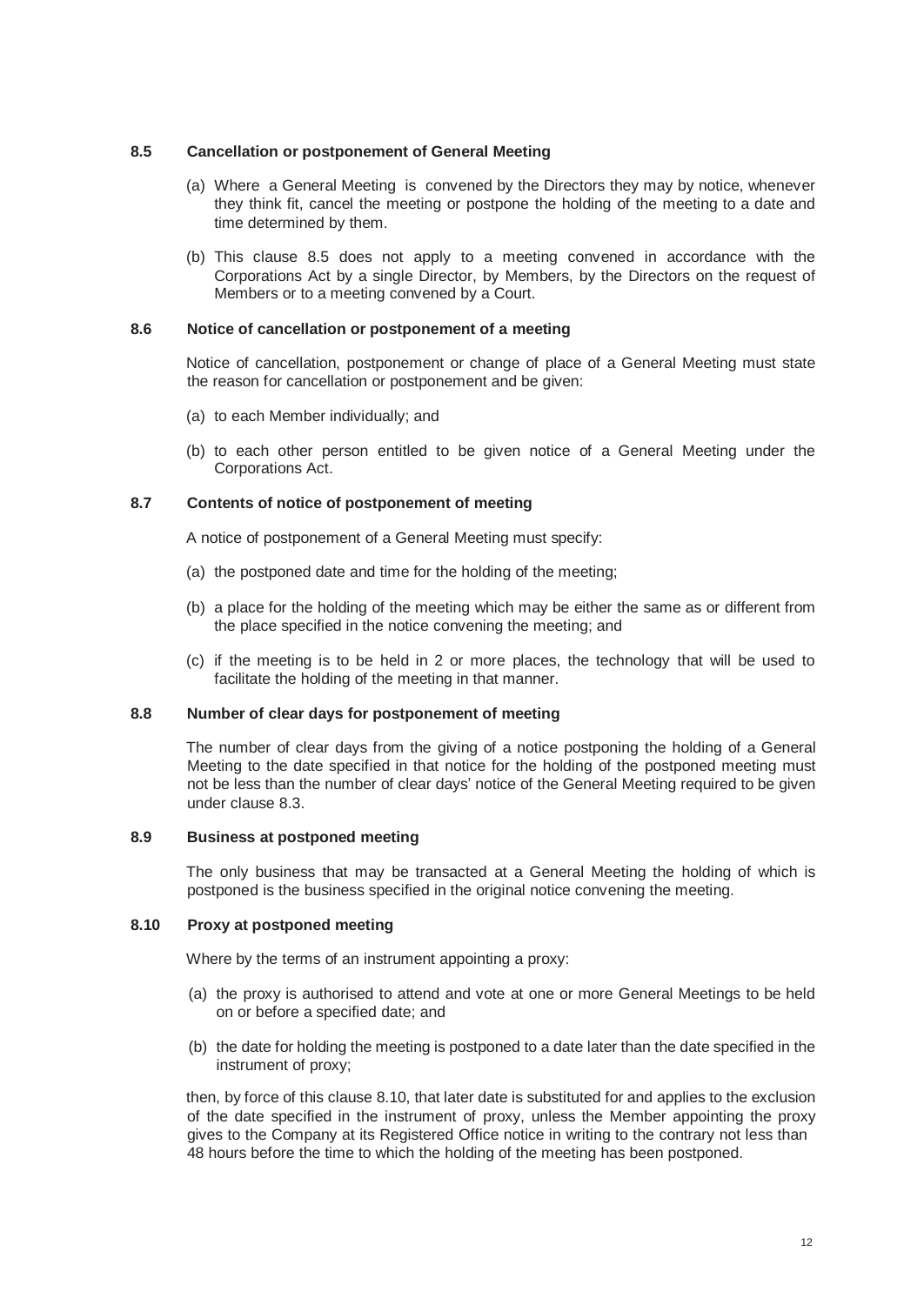## **8.11 Non-receipt of notice**

The non-receipt of notice of a General Meeting or the convening, cancellation or postponement of a General Meeting by, or the accidental omission to give notice of a General Meeting or the convening, cancellation or postponement of a General Meeting to, a person entitled to receive notice does not invalidate any resolution passed at the General Meeting or at a postponed meeting or the convening, cancellation or postponement of a meeting.

## **9 Proceedings at General Meetings**

## **9.1 Number of a quorum**

- (a) A majority or 10 Members, whichever is the lesser number, present in person or by proxy are a quorum at a General Meeting.
- (b) In determining whether a quorum is present, each individual attending as a proxy is to be counted, except that:
	- (i) where a Member has appointed more than one proxy, only one is to be counted; and
	- (ii) where an individual (whether a Member or not) is attending holding more than one proxy, that individual is to be counted only once.

## **9.2 Requirement for a quorum**

- (a) An item of business may not be transacted at a General Meeting unless a quorum is present when the meeting proceeds to consider it.
- (b) If a quorum is present at the time the first item of business is transacted, it is taken to be present when the meeting proceeds to consider each subsequent item of business unless the chairman of the meeting (on the chairman's own motion or at the request of a Member or proxy who is present) declares otherwise.

## **9.3 If quorum not present**

If within 15 minutes after the time appointed for a meeting a quorum is not present, the meeting:

- (a) if convened by a Director or at the request of Members, is dissolved; and
- (b) in any other case, stands adjourned to the same day in the next week and the same time and place, or to such other day, time and place as the Directors appoint by notice to the Members and others entitled to notice of the meeting.

## **9.4 Adjourned meeting**

At a meeting adjourned under clause 9.3(b), 2 Members present in person or by proxy at the meeting are a quorum. If a quorum is not present within 15 minutes after the time appointed for the adjourned meeting, the meeting is dissolved.

## **9.5 Appointment and powers of chairman of General Meeting**

If the Directors have elected one of their number as chairman of their meetings under clause 19.1, that person is also entitled to preside as chairman at a General Meeting.

## **9.6 Absence of chairman at General Meeting**

If a General Meeting is held and: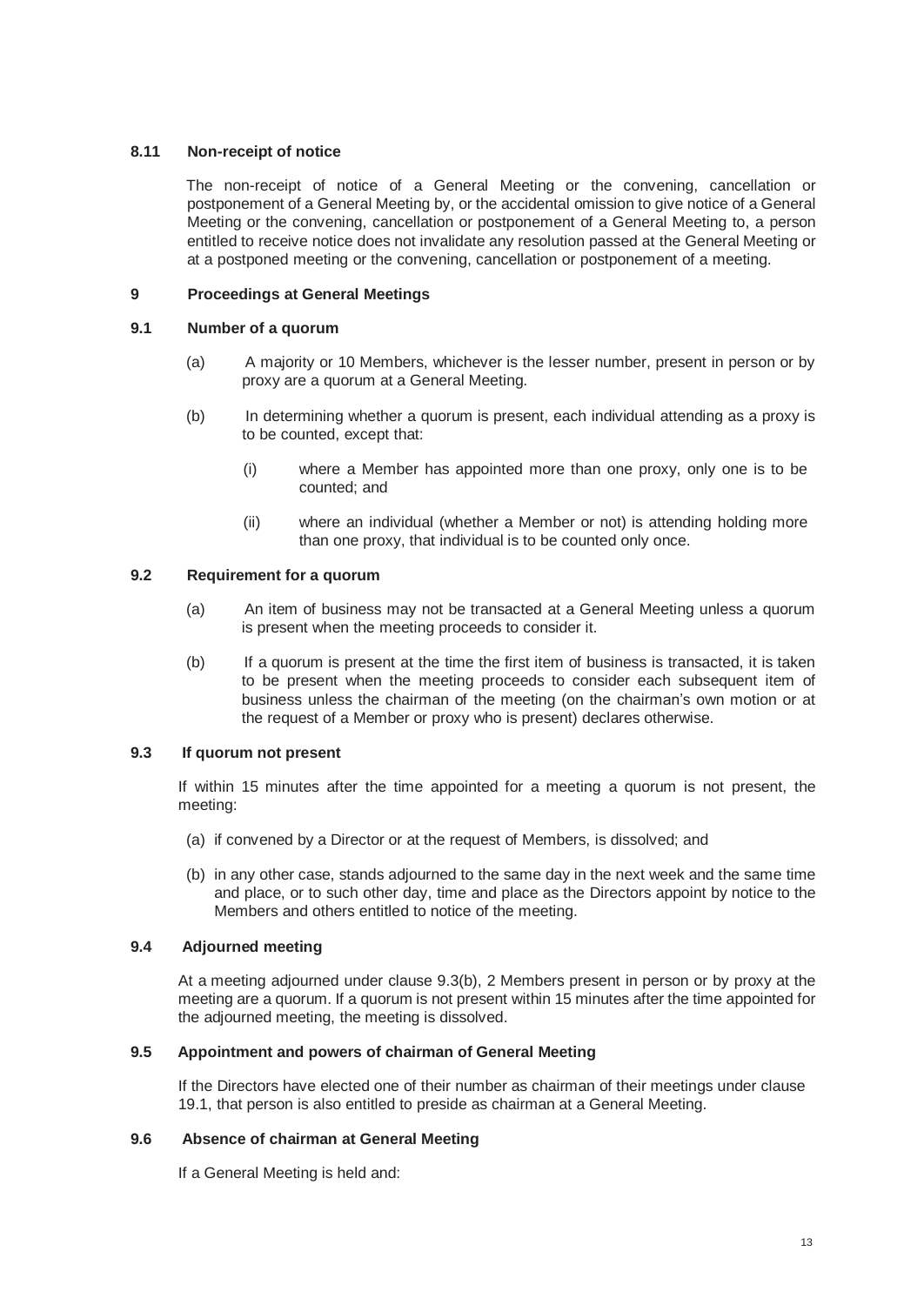- (a) a chairman has not been elected by the Directors; or
- (b) the elected chairman is not present within 15 minutes after the time appointed for the holding of the meeting or is unable or unwilling to act;

then the following persons may preside as chairman of the meeting (in order of precedence):

- (c) the deputy chairman if a Director has been so elected by the Directors under clause 19.1; or
- (d) a Director or Member elected by the Members present in person to preside as chairman of the meeting.

#### **9.7 Conduct of General Meetings**

- (a) The chairman of a General Meeting:
	- (i) has charge of the general conduct of the meeting and of the procedures to be adopted at the meeting;
	- (ii) may require the adoption of any procedure which is, in the chairman's opinion, necessary or desirable for proper and orderly debate or discussion and the proper and orderly casting or recording of votes at the General Meeting; and
	- (iii) may, having regard where necessary to the Corporations Act, terminate discussion or debate on any matter whenever the chairman considers it necessary or desirable for the proper conduct of the meeting.
- (b) A decision by the chairman under this clause 9.7 is final.

#### **9.8 Adjournment of General Meeting**

- (a) The chairman of a General Meeting may at any time during the meeting adjourn the meeting or any business, motion, question, resolution, debate or discussion being considered or remaining to be considered by the meeting either to a later time at the same meeting or to an adjourned meeting at any time and any place, but:
	- (i) in exercising the discretion to do so, the chairman may, but need not, seek the approval of the Members present in person or by proxy; and
	- (ii) only unfinished business is to be transacted at a meeting resumed after an adjournment.
- (b) Unless required by the chairman, a vote may not be taken or demanded by the Members present in person or by proxy in respect of any adjournment.

#### **9.9 Notice of adjourned meeting**

It is not necessary to give any notice of an adjournment or of the business to be transacted at any adjourned meeting unless a meeting is adjourned for 1 month or more. In that case, notice of the adjourned meeting must be given as in the case of an original meeting.

## **9.10 Questions decided by majority**

Subject to the requirements of the Corporations Act, a resolution is taken to be carried if a simple majority of the votes cast on the resolution are in favour of it.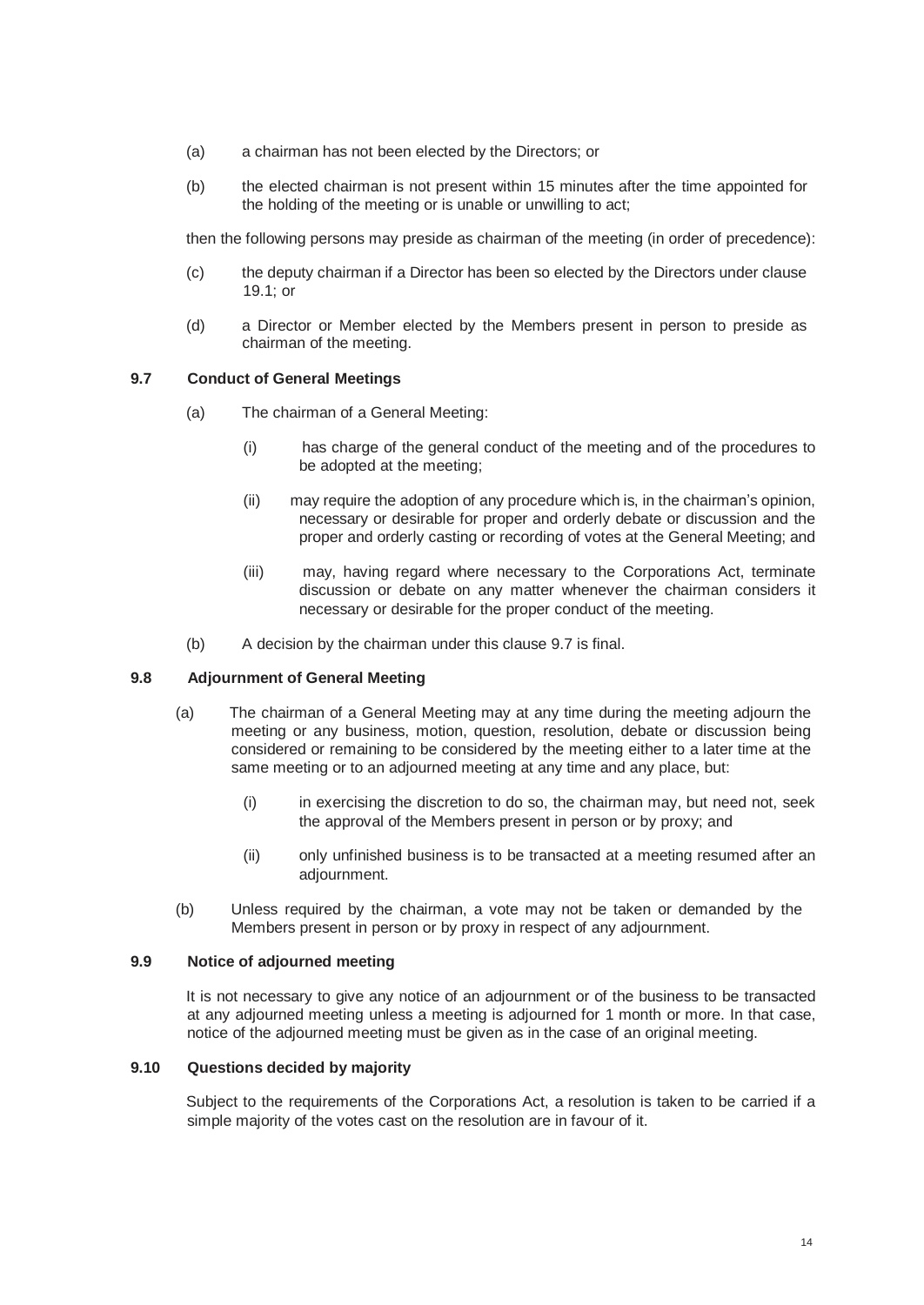### **9.11 Equality of votes – no casting vote for chairman**

If there is an equality of votes, either on a show of hands or on a poll, then the chairman of the meeting is not entitled to a casting vote in addition to any votes to which the chairman is entitled as a Member or proxy or attorney or Representative, and consequently the resolution fails.

## **9.12 Voting on show of hands**

- (a) At any General Meeting a resolution put to the vote of the meeting must be decided on a show of hands unless a poll is properly demanded, and the demand is not withdrawn.
- (b) A declaration by the chairman that a resolution has, on a show of hands, been carried or carried unanimously, or by a particular majority, or lost, is conclusive evidence of the fact.
- (c) Neither the chairman nor the minutes need state and it is not necessary to prove the number or proportion of the votes recorded in favour of or against the resolution.

## **9.13 Poll**

If a poll is demanded:

- (a) it must be taken in the manner and at the date and time directed by the chairman and the result of the poll is the resolution of the meeting at which the poll was demanded;
- (b) on the election of a chairman or on a question of adjournment, it must be taken immediately;
- (c) the demand may be withdrawn; and
- (d) the demand does not prevent the continuance of the meeting for the transaction of any business other than the question on which the poll has been demanded.

#### **9.14 Votes of Members**

- (a) Every Member has one vote.
- (b) Subject to this Constitution:
	- (i) on a show of hands, each Member present in person and each other person present as a proxy of a Member has one vote; and
	- (ii) on a poll, each Member present in person has one vote and each person present as proxy of a Member has one vote for each Member that the person represents.

## **9.15 Right to appoint proxy**

- (a) Subject to the Corporations Act, a Member entitled to attend a meeting of the Company is entitled to appoint another person (whether a Member or not) as proxy to attend in the Member's place at the meeting. A proxy has the same right as the Member to speak and vote at the meeting and may be appointed in respect of more than one meeting.
- (b) The instrument appointing a proxy must be in writing under the hand of the appointor or of their attorney duly authorised in writing or, if the appointor is a corporation, either under seal or under the hand of an officer or attorney duly authorised.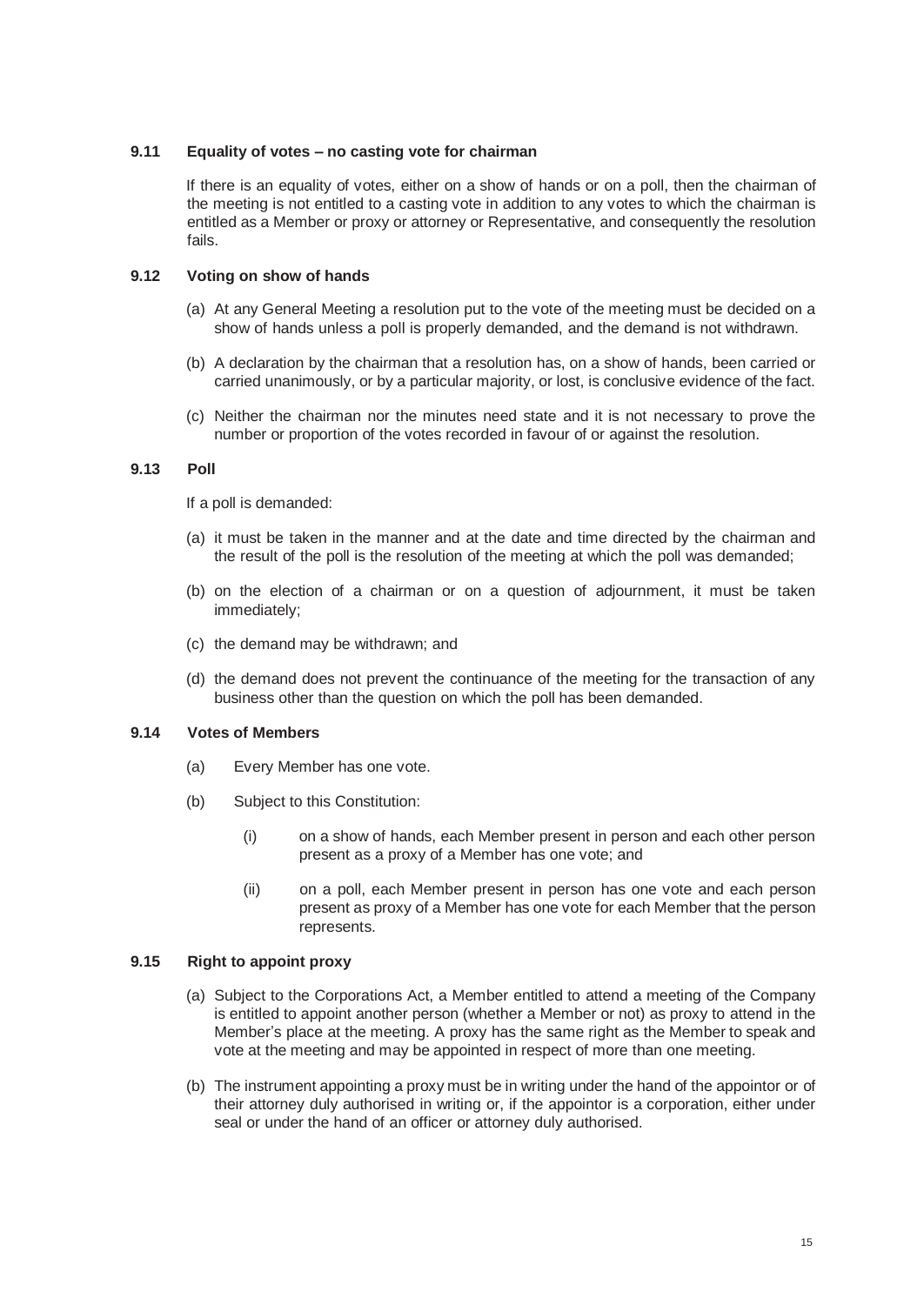- (c) The instrument appointing a proxy will be deemed to confer authority to demand or join in demanding a poll.
- (d) A Member is entitled to instruct their proxy to vote in favour of or against any proposed resolutions. The proxy may vote as they think fit unless otherwise instructed.
- (e) The instrument appointing a proxy may be in the form set out in Schedule 1 to this Constitution.
- (f) The instrument appointing a proxy and the power of attorney or other authority, if any, under which it is signed or a notarially certified copy of that power or authority must be received at the Registered Office, or at such other place within the State, or to an email address, as is specified for that purpose in the notice convening the meeting, not less than 48 hours before the time for holding the meeting or adjourned meeting at which the person named in the instrument proposes to vote, or, in the case of a poll, not less than 24 hours before the time appointed for the taking of the poll, and in default the instrument of proxy will not be treated as valid.

#### **9.16 Validity of vote in certain circumstances**

Unless the Company has received written notice of the matter before the start or resumption of the meeting at which a person votes as a proxy, attorney or Representative, a vote cast by that person is valid even if, before the person votes:

- (a) the appointing Member dies;
- (b) the Member revokes the appointment or authority; or
- (c) the Member is mentally incapacitated.

#### **9.17 Objection to voting qualification**

- (a) An objection to the right of a person to attend or vote at the meeting or adjourned meeting:
	- (i) may not be raised except at that meeting or adjourned meeting; and
	- (ii) must be referred to the chairman of that meeting, whose decision is final.
- (b) A vote not disallowed under the objection is valid for all purposes.

## **10 Directors**

#### **10.1 Number of Directors**

The number of Directors must be such number between 3 and 9 as the Members may determine from time to time and subject to the provisions of the Corporations Act. In the absence of any such determination, the number of Directors will be 3.

#### **10.2 Election or appointment of Directors**

- (a) The Company may, at a General Meeting at which:
	- (i) a Director retires or otherwise vacates office; or
	- (ii) a Director vacancy exists by operation of clause 10.1 or otherwise, by resolution fill the vacated office by electing an individual to that office.
- (b) Where the Company has one Member, the Directors are to be appointed by the Member from time to time.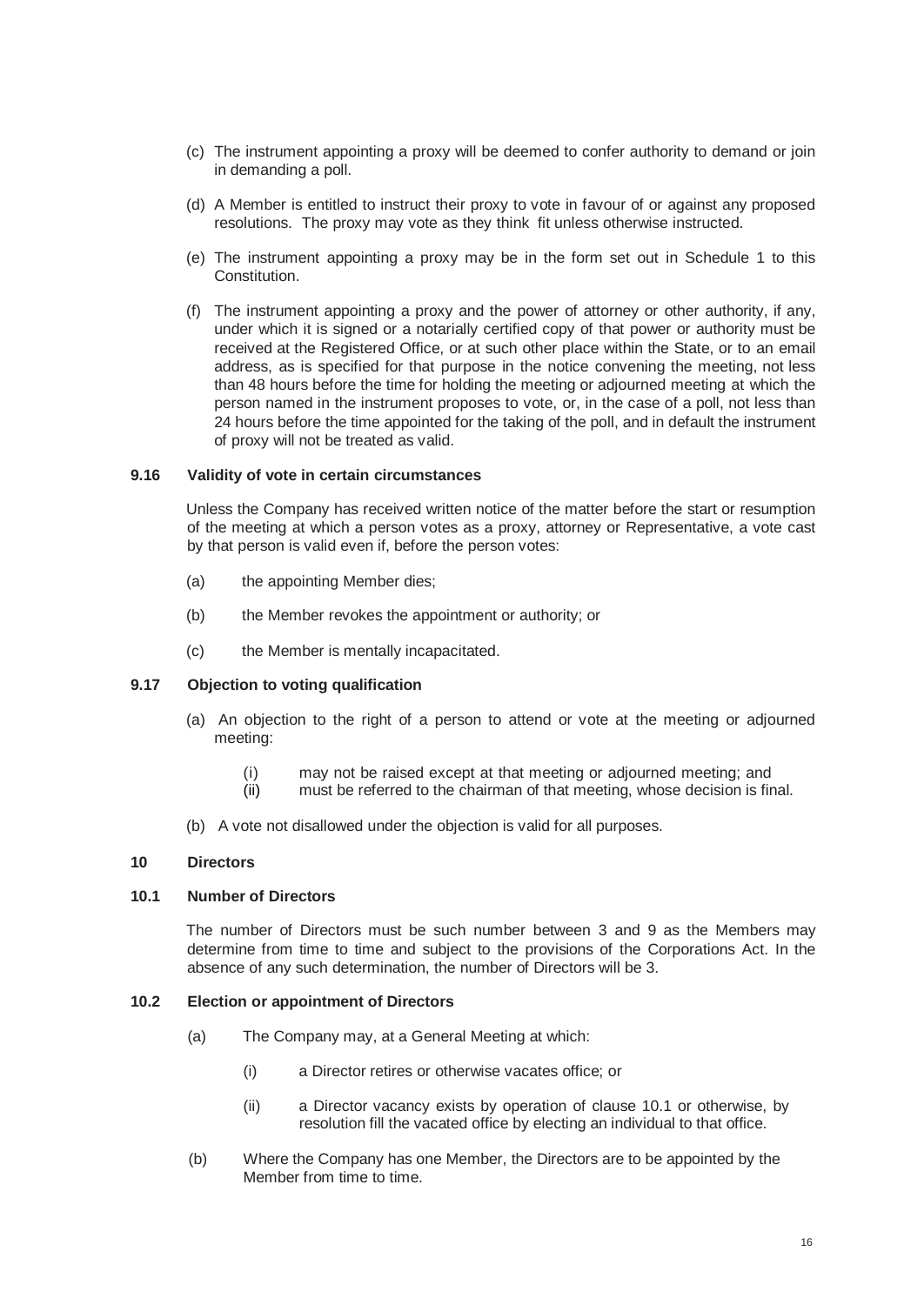## **10.3 Qualification of Directors**

- (a) To be eligible for the office of Director a person must consent in writing to act as a Director.
- (b) In the event that it is required under a law, regulation or guideline applicable to the Company<sup>2</sup>, the Company must ensure that a majority of the Directors are persons who have the requisite level or degree of responsibility to the general public.

## **10.4 Appointment of officers**

The Directors are to appoint the other officers with such frequency as the Directors from time to time determine.

## **10.5 Terms and retirement of Directors**

- (a) The Directors are elected for terms of 3 years.
- (b) At each Annual General Meeting, any Director who has held office for 3 years or more since last being elected, must retire from office but is eligible for reappointment. A retiring Director holds office until the conclusion of the meeting at which that Director retires.
- (c) The Members may by ordinary resolution increase or decrease the period of time for which a Director holds office under clause 10.5(a).
- (d) The Members may by ordinary resolution remove any Director before the expiration of that Director's period of office and may by an ordinary resolution appoint another person in the place of that Director.

#### **10.6 Casual vacancy or additional Director**

- (a) The Directors may at any time appoint any person to be a Director, either to fill a casual vacancy or as an addition to the existing Directors, provided the total number of Directors does not exceed the maximum number determined in accordance with clause 10.1.
- (b) A Director appointed under clause 10.6(a) holds office until the conclusion of the next Annual General Meeting of the Company but is eligible for election at that meeting.

## **11 Remuneration of Directors**

(a) The Directors will not be paid remuneration for their services as Directors.

#### **12 Expenses of Directors**

- (a) A Director is entitled to be reimbursed out of the funds of the Company for such reasonable travelling, accommodation and other expenses as the Director may incur when travelling to or from meetings of the Directors or a committee of Directors or when otherwise engaged on the business of the Company.
- (b) Any payment to a Director must be approved by the Directors.

 $2$  Such as where the Company or its public fund is endorsed as a deductible gift recipient and this is a condition for such endorsement.

 $3$  At the time of adoption of this Constitution, the Australian Charities and Not-for-profits Commission Governance Standard

<sup>2:</sup> Accountability to Members was applicable.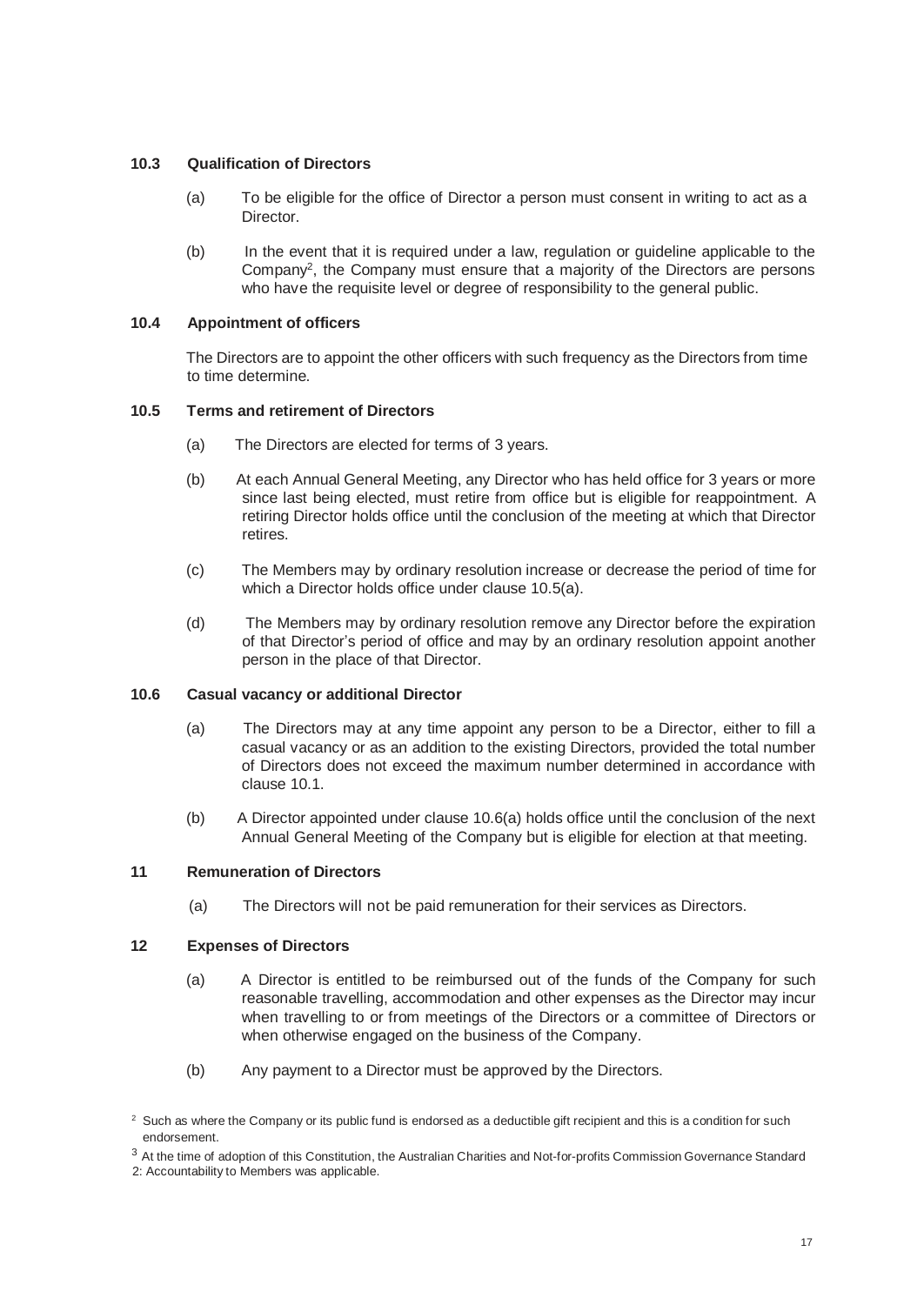## **13 Vacation of office of Director**

In addition to the circumstances in which the office of a Director becomes vacant under the Corporations Act, the office of a Director becomes vacant if the Director:

- (a) ceases to be eligible under clause 10.3;
- (b) resigns from the office by notice in writing to the Company;
- (c) is not present at 3 successive meetings of the Directors without leave of absence from the Directors;
- (d) becomes of unsound mind or a person whose person or estate is liable to be dealt with in any way under the law relating to mental health;
- (e) becomes insolvent or bankrupt, compounds with their creditors, or assigns their estate for the benefit of their creditors;
- (f) becomes prohibited, disqualified or removed from being a Director by reason of any order of any court of competent jurisdiction or regulator; or
- (g) dies.

## **14 Powers and duties of Directors**

## **14.1 Directors to manage the Company**

The Directors are to manage the business of the Company and may exercise all the powers of the Company that are not, by the Corporations Act or by this Constitution, required to be exercised by the Company in General Meeting.

#### **14.2 Specific powers of Directors**

Without limiting the generality of clause 14.1, and subject to any trusts relating to the assets of the Company, the Directors may exercise all the powers of the Company to:

- (a) borrow or raise money;
- (b) charge any property or business of the Company; and
- (c) give any security for a debt, liability or obligation of the Company or of any other person.

## **14.3 Delegation**

- (a) The Directors may resolve to delegate any of their powers to:
	- (i) a committee in accordance with clause 22;
	- (ii) a Director;
	- (iii) an employee of the Company; or
	- (iv) any other person.
- (b) The power may be delegated for such time as determined by the Directors and the Directors may at any time revoke or vary the delegation.
- (c) The delegate must exercise the powers delegated in accordance with any directions of the Directors, and the exercise of the power by the delegate is as effective as if the Directors had exercised it.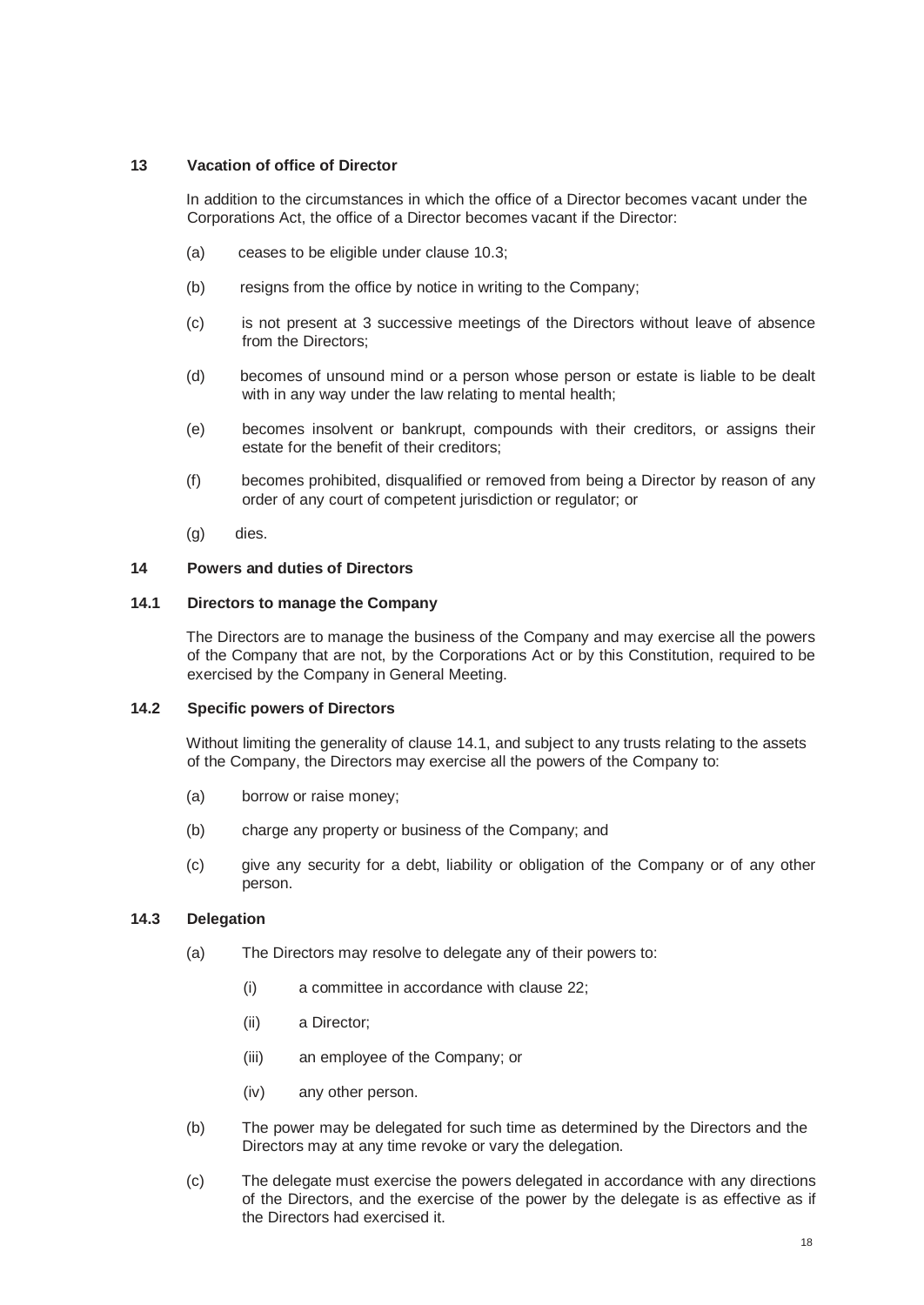(d) The Directors may continue to exercise any power they have delegated.

## **15 Rules**

Subject to this Constitution, the Directors may from time to time by resolution make and rescind or alter Rules which are binding on Members for the management and conduct of the business of the Company.

#### **16 Appointment of attorney**

- (a) The Directors may, by power of attorney, appoint any person to be the attorney of the Company for the purposes and with the powers, authorities and discretions held by the Directors for the period and subject to the conditions that they think fit.
- (b) A power of attorney granted under clause 16(a) may contain any provisions for the protection and convenience of persons dealing with the attorney that the Directors think fit and may also authorise the attorney to delegate (including by way of appointment of a substitute attorney) all or any of the powers, authorities and discretions of the attorney.

## **17 Conflicts of interest**

#### **17.1 Disclosure of conflict of interest**

A Director must disclose the nature and extent of any actual or perceived material conflict of interest in a matter that is being considered at a meeting of Directors (or that is proposed in a circular resolution):

- (a) to the Directors; or
- (b) if all of the Directors have the same conflict of interest, to the Members at the next General Meeting, or at an earlier time if reasonable to do so.

#### **17.2 Disclosure recorded in minutes**

The disclosure of a conflict of interest by a Director must be recorded in the minutes of the meeting.

## **17.3 Material personal interest**

Each Director who has a material personal interest in a matter that is being considered at a meeting of the Directors (or that is proposed in a circular resolution) must not, except as provided under clause 17.4:

- (a) be present at the meeting while the matter is being discussed; or
- (b) vote on the matter.

## **17.4 Present and voting**

A Director with a material personal interest in a matter may still be present and vote if:

- (a) their interest arises because they are a Member of the Company and the other Members have the same interest;
- (b) their interest relates to an insurance contract that insures, or would insure, the Director against liabilities that the Director incurs as a Director of the Company (see clause 32.2);
- (c) their interest relates to a payment by the Company under clause 32.1, or any contract relating to an indemnity that is allowed under the Corporations Act;
- (d) ASIC makes an order allowing the Director to vote on the matter; or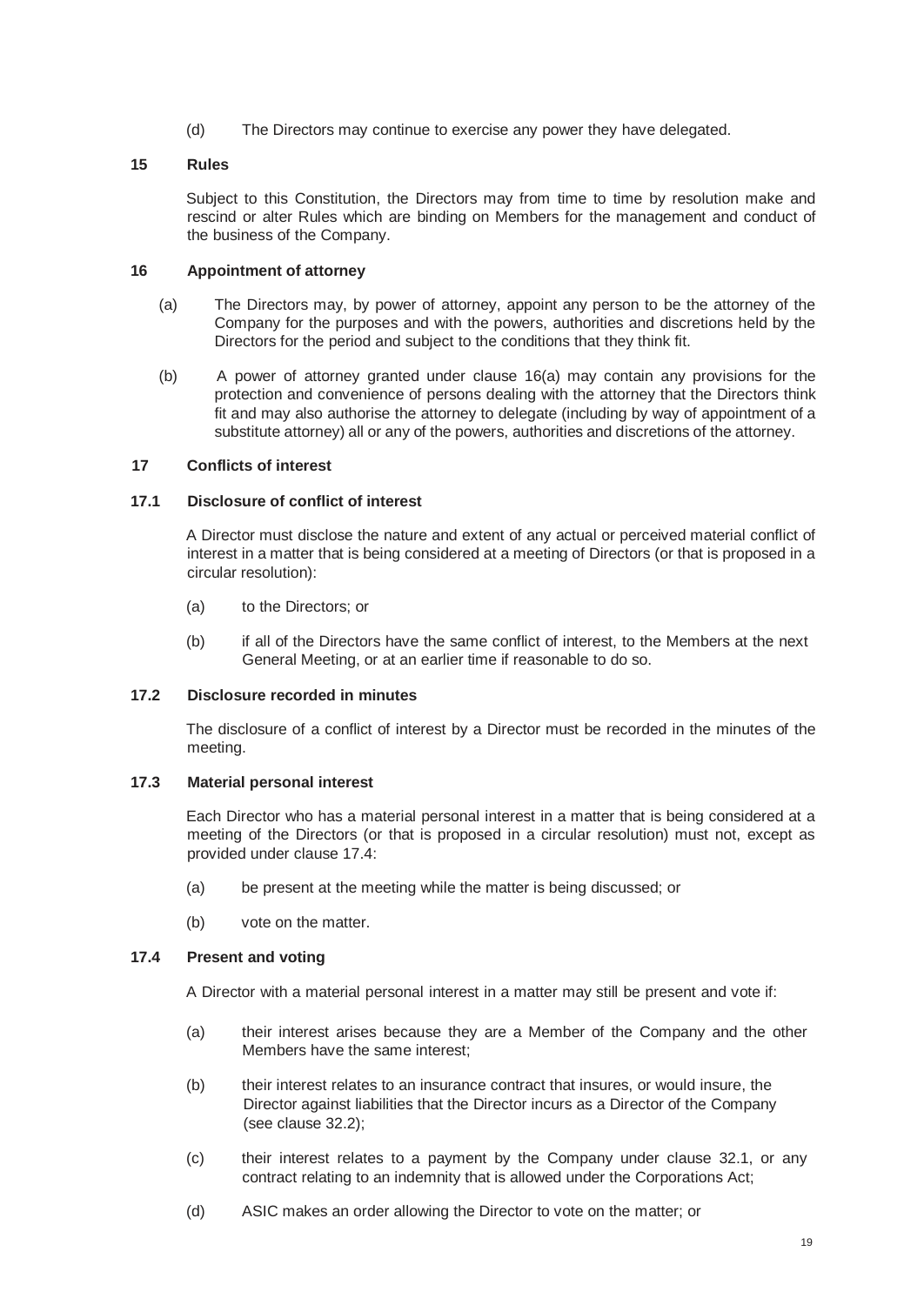- (e) the Directors who do not have material personal interest in the matter pass a resolution that:
	- (i) identifies the Director, the nature and extent of the Director's interest in the matter and how it related to the affairs of the Company; and
	- (ii) says that those Directors are satisfied that the interest should not stop the Director from voting or being present.

#### **18 Proceedings of Directors**

#### **18.1 Directors' meetings**

- (a) The Directors may meet together for conducting business, adjourn and otherwise regulate their meetings as they think fit.
- (b) A Director may at any time, and the Secretary must on the written request of a Director, convene a meeting of the Directors.

#### **18.2 Questions decided by majority**

A question arising at a meeting of Directors is to be decided by a majority of votes of Directors present and entitled to vote, and that decision is for all purposes a decision of the Directors.

## **18.3 Alternate Director and voting**

- (a) A person who is present at a meeting of Directors as an Alternate Director:
	- (i) is entitled to participate and vote in the appointor's place if the appointor would have been entitled to vote and does not participate in that meeting; and
	- (ii) has one vote for each person for whom they have been appointed as Alternate Director.
- (b) If that person is also a Director, then that person also has one vote as a Director in that capacity.

#### **19 Chairman and deputy chairman of Directors**

#### **19.1 Election of chairman and deputy chairman**

The Directors may elect from their number a chairman and a deputy chairman of their meetings and may also determine the period for which the persons elected as chairman and deputy chairman are to hold office.

#### **19.2 Absence of chairman at Directors' meeting**

If a Directors' meeting is held and

- (a) a chairman has not been elected under clause 19.1; or
- (b) the chairman is not present within 10 minutes after the time appointed for the holding of the meeting or is unable or unwilling to act;

then the deputy chairman, if elected under clause 19.1, must be the chairman of the meeting or, if the deputy chairman is not present, the Directors present must elect one of their number to be a chairman of the meeting.

#### **19.3 No casting vote for chairman at Directors' meetings**

20 In the event of an equality of votes cast for and against a question, the chairman of the Directors' meeting does not have a second or casting vote, and consequently the question is decided in the negative.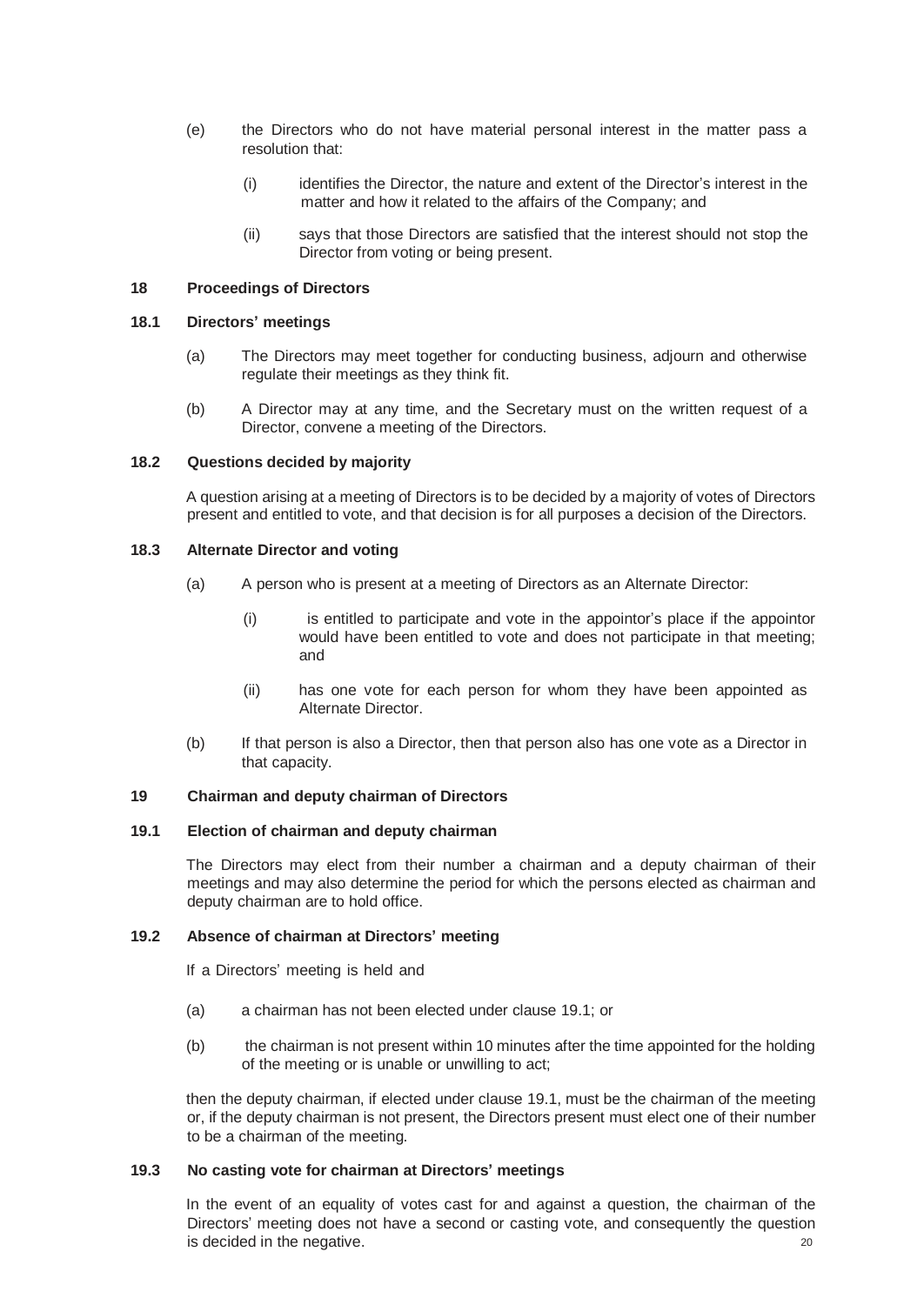### **20 Alternate Director**

#### **20.1 Appointment**

- (a) Subject to the Corporations Act, a Director may appoint a person, with the approval of the Directors, to be an Alternate Director in the Director's place during such period as the Director thinks fit. The approval of the Alternate Director's appointment may be withdrawn by the Directors at any time.
- (b) Subject to the Corporations Act, an appointment of an Alternate Director must be effected by a notice in writing signed by the Director who makes or made the appointment and delivered to the Company.

#### **20.2 Notice**

An Alternate Director is entitled to notice of all meetings of the Directors.

#### **20.3 Alternate Director's powers**

An Alternate Director may exercise all the powers of the appointor except the power to appoint an Alternate Director and, subject to the Corporations Act, may perform all the duties of the appointor except to the extent that the appointor has exercised or performed them.

## **20.4 Alternate Director responsible for own acts and defaults**

Whilst acting as a Director, an Alternate Director:

- (a) is an officer of the Company and not the agent of the appointor; and
- (b) is responsible to the exclusion of the appointor for the Alternate Director's own acts and defaults.

#### **20.5 Alternate Director and remuneration**

An Alternate Director is not entitled to receive from the Company any remuneration or benefit.

## **20.6 Termination of appointment of Alternate Director**

The appointment of an Alternate Director may be terminated at any time by the appointor even if the period, if any, of the appointment of the Alternate Director has not expired and terminates in any event if the appointor ceases to be a Director.

## **20.7 Termination in writing**

The termination of an appointment of an Alternate Director must be effected by a notice in writing signed by the Director who made the appointment and delivered to the Company.

#### **20.8 Alternate Director and number of Directors**

An Alternate Director is not to be taken into account separately from the appointor in determining the number of Directors.

## **21 Quorum for Directors' meeting**

- (a) At a meeting of Directors, the number of Directors whose presence in person is necessary to constitute a quorum is as determined by the Directors, and, unless so determined, is a majority of Directors holding office or 3, whichever is the greater.
- (b) The Directors may act despite a vacancy in their number. If their number is reduced below the minimum fixed by clause 10.1, the Directors may, except in an emergency, act only for the purpose of filling vacancies to the extent necessary to bring their number up to that minimum or to convene a General Meeting.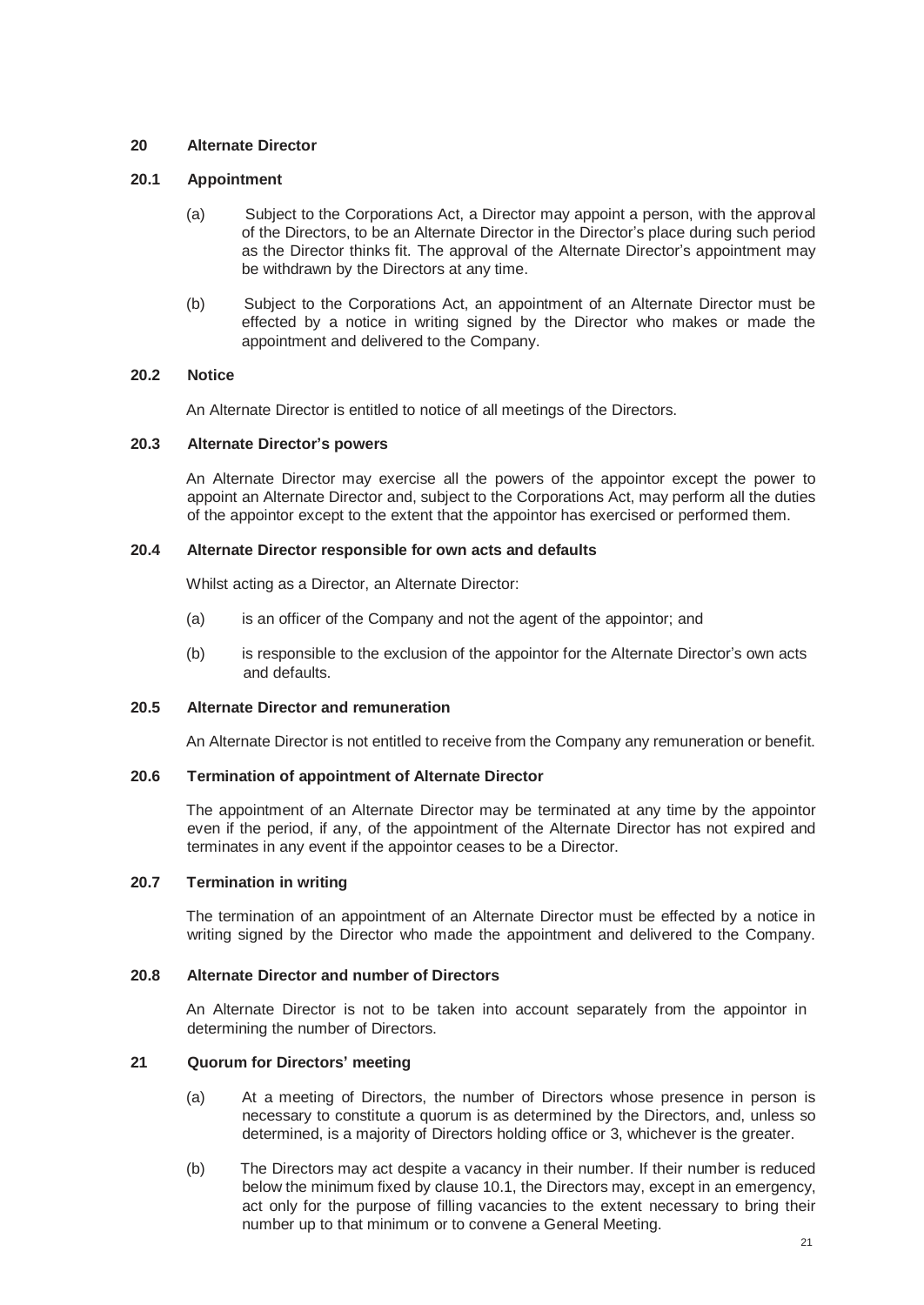#### **22 Committees**

## **22.1 Delegation to committees**

- (a) The Directors may delegate any of their powers, to a committee consisting of such one or more of their number as they think fit.
- (b) A committee to which any powers have been delegated under clause 22.1(a) must exercise those powers in accordance with any directions of the Directors. A power so exercised is taken to have been exercised by the Directors.

## **22.2 Meetings of committees**

A committee may meet and adjourn as it thinks proper.

## **22.3 Chairman of a committee**

The members of a committee may elect one of their number as chairman of their meetings. If a meeting of a committee is held and:

- (a) a chairman has not been elected; or
- (b) the chairman is not present within 10 minutes after the time appointed for the holding of the meeting or is unable or unwilling to act;

then the committee members involved may elect one of their number to be chairman of the meeting.

#### **22.4 Determination of questions**

- (a) Questions arising at a meeting of a committee are to be determined by a majority of votes of the members present and voting.
- (b) In the event of an equality of votes, the chairman of the meeting does not have a casting vote.

## **23 Circular resolutions**

- (a) The Directors may pass a resolution without a Directors' meeting being held if all of the Directors entitled to vote on the resolution sign a document containing a statement that they are in favour of the resolution set out in the document.
- (b) Separate copies of a document may be used for signing by Directors if the wording of the resolution and statement is identical in each copy.
- (c) The resolution is passed when the last Director signs.

## **24 Validity of acts of Directors**

All acts done at a meeting of the Directors or of a committee of Directors, or by a person acting as a Director, are taken as valid as if the relevant person had been duly appointed or had duly continued in office and was qualified and entitled to vote, even if it is afterwards discovered that:

- (a) there was a defect in the appointment or continuance in office of a person as a Director or of the person so acting; or
- (b) a person acting as a Director was disqualified or was not entitled to vote.

#### **25 Secretary**

## **25.1 Appointment of Secretary**

There must be at least one Secretary who is to be appointed by the Directors.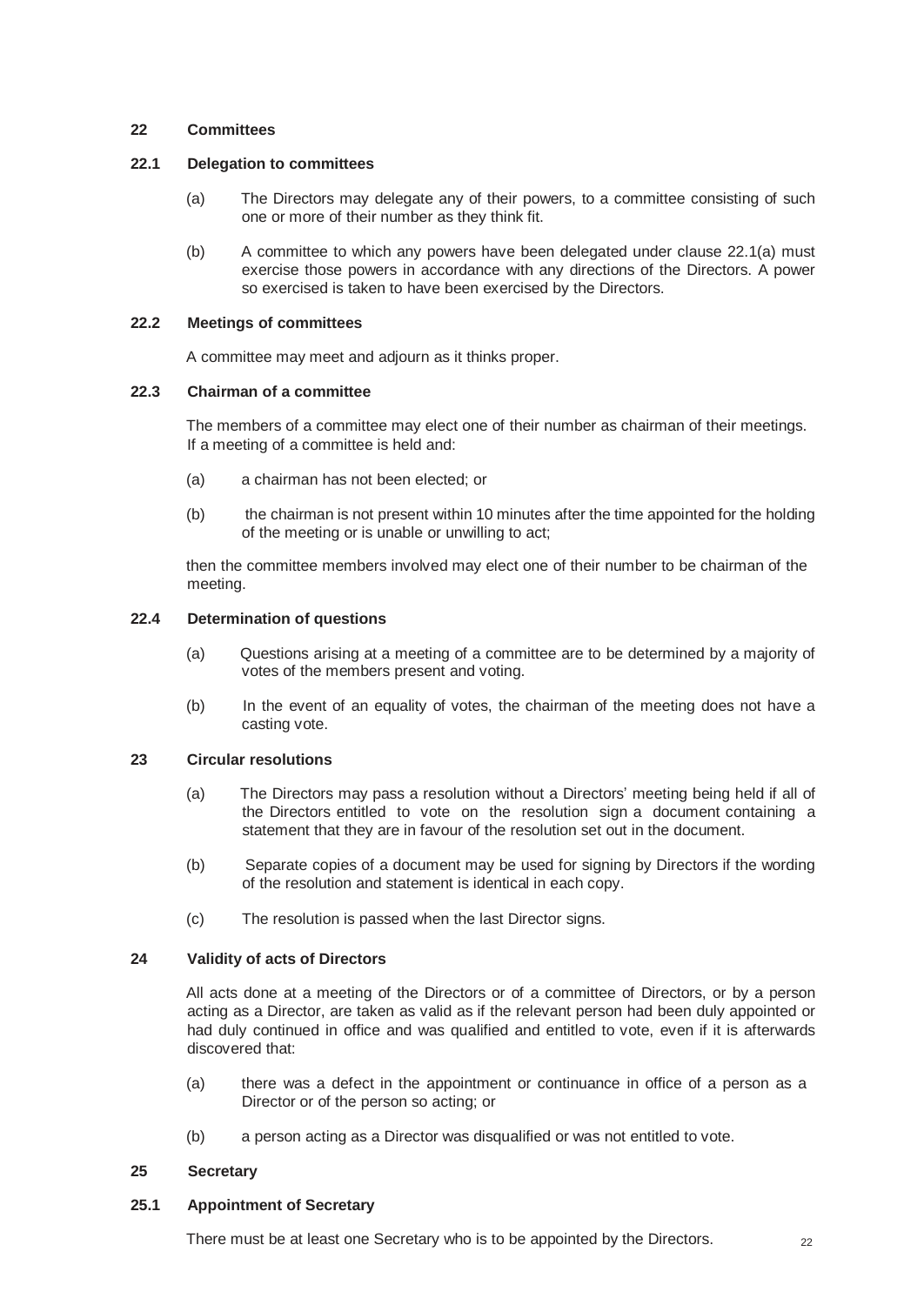## **25.2 Suspension and removal of Secretary**

The Directors may suspend or remove a Secretary from that office.

## **25.3 Powers, duties and authorities of Secretary**

A Secretary holds office on the terms and conditions (including as to remuneration) and with the powers, duties and authorities, as determined by the Directors. The exercise of those powers and authorities and the performance of those duties by a Secretary are subject at all times to the control of the Directors.

#### **26 Dispute resolution**

#### **26.1 Handling a dispute**

Where there is a dispute, grievance or other disagreement between a Member and the Company, whether arising out of the application of these rules or otherwise (**Dispute**), then either party must, prior to the commencement of any proceedings in a Court or Tribunal or before any authority or board, notify the other in writing of the nature of the Dispute, and the following must occur:

- (a) the Member and the Company must in the period of 14 days from the service of the notice of the Dispute (**Initial Period**) use their best endeavours to resolve the Dispute;
- (b) if the Company and the Member are unable to resolve the Dispute within the Initial Period, then the Dispute must be referred for mediation to a mediator agreed by the Member and the Company;
- (c) if the disputants are unable to agree on a mediator within 7 days of the expiration of the Initial Period, the Member or the Company may request the chairperson of Resolution Institute<sup>4</sup> to nominate a mediator to whom the Dispute will be referred;
- (d) the costs of the mediation must be shared equally between the Member and the Company; and
- (e) where:
	- (i) the party receiving the notice of the Dispute fails to attend the mediation required by clause 26.1(b);
	- (ii) the mediation has not occurred within 6 weeks of the date of the notice of the Dispute; or
	- (iii) the mediation fails to resolve the Dispute;

then the party serving the notice of Dispute will be entitled to commence any proceedings in a Court or Tribunal or before any authority or board in respect of the Dispute.

## **26.2 Urgent interlocutory relief**

The procedure in clause 26.1 will not apply in respect of proceedings for urgent or interlocutory relief.

 $4$  Resolution Institute is a not-for-profit organis[at](http://www.resolution.institute/)ion facilitating dispute resolution – further information can be found at [www.resolution.institute.](http://www.resolution.institute/)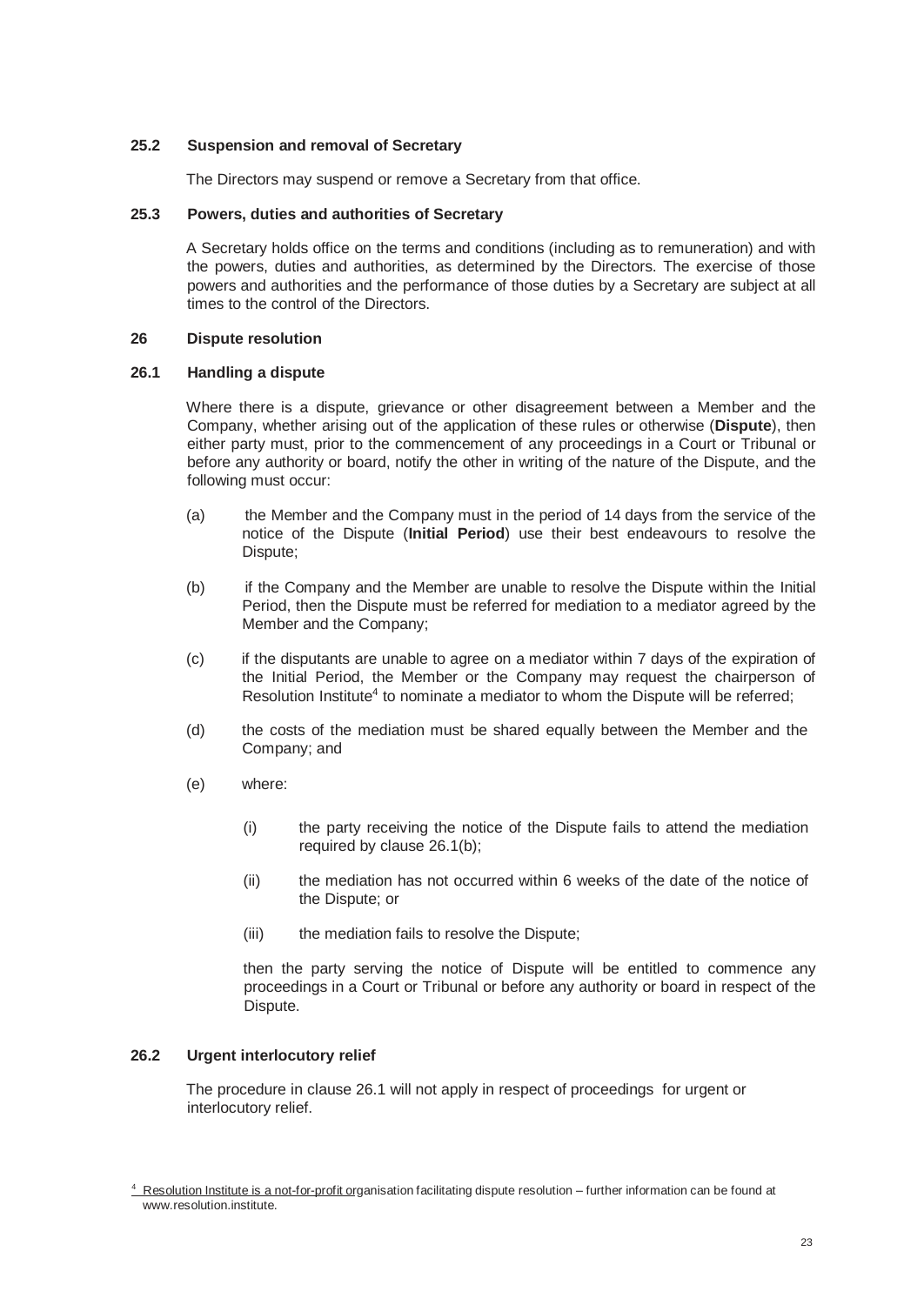## **27 Execution of documents**

Documents executed for and on behalf of the Company must be executed by:

- (a) 2 Directors;
- (c) a Director and the Secretary; or
- (d) such other persons as the Directors by resolution appoint from time to time.

## **28 Accounts**

- (a) The Directors must cause proper financial records to be kept and, if required by a law, regulation or guideline applicable to the Company or otherwise considered by the Directors to be appropriate, cause the accounts of the Company to be audited or reviewed accordingly.
- (b) The Directors must distribute to the Members copies of the annual financial reports of the Company accompanied by a copy of the report of the auditor or reviewer (as required) and report of Directors in accordance with the requirements of a relevant law, regulation or guideline.

#### **29 Seals**

#### **29.1 Safe custody of common seals**

The Directors must provide for the safe custody of any seal of the Company.

#### **29.2 Use of common seal**

If the Company has a common seal or duplicate common seal:

- (a) it may be used only by the authority of the Directors, or of a committee authorised by the Directors to authorise its use; and
- (b) every document to which it is affixed must be signed by a Director and be countersigned by another Director, a Secretary or another person appointed by the Directors to countersign that document or a class of documents in which that document is included.

#### **30 Inspection of records**

#### **30.1 Inspection by Members**

Subject to the Corporations Act, the Directors may determine whether and to what extent, and at what times and places and under what conditions, the accounting records and other documents of the Company or any of them will be open to inspection by the Members (other than Directors).

## **30.2 Right of a Member to inspect**

A Member (other than a Director) does not have the right to inspect any document of the Company except as provided by law or authorised by the Directors or by the Company in General Meeting.

## **31 Service of documents**

#### **31.1 Document includes notice**

In this clause 31, a reference to a document includes a notice.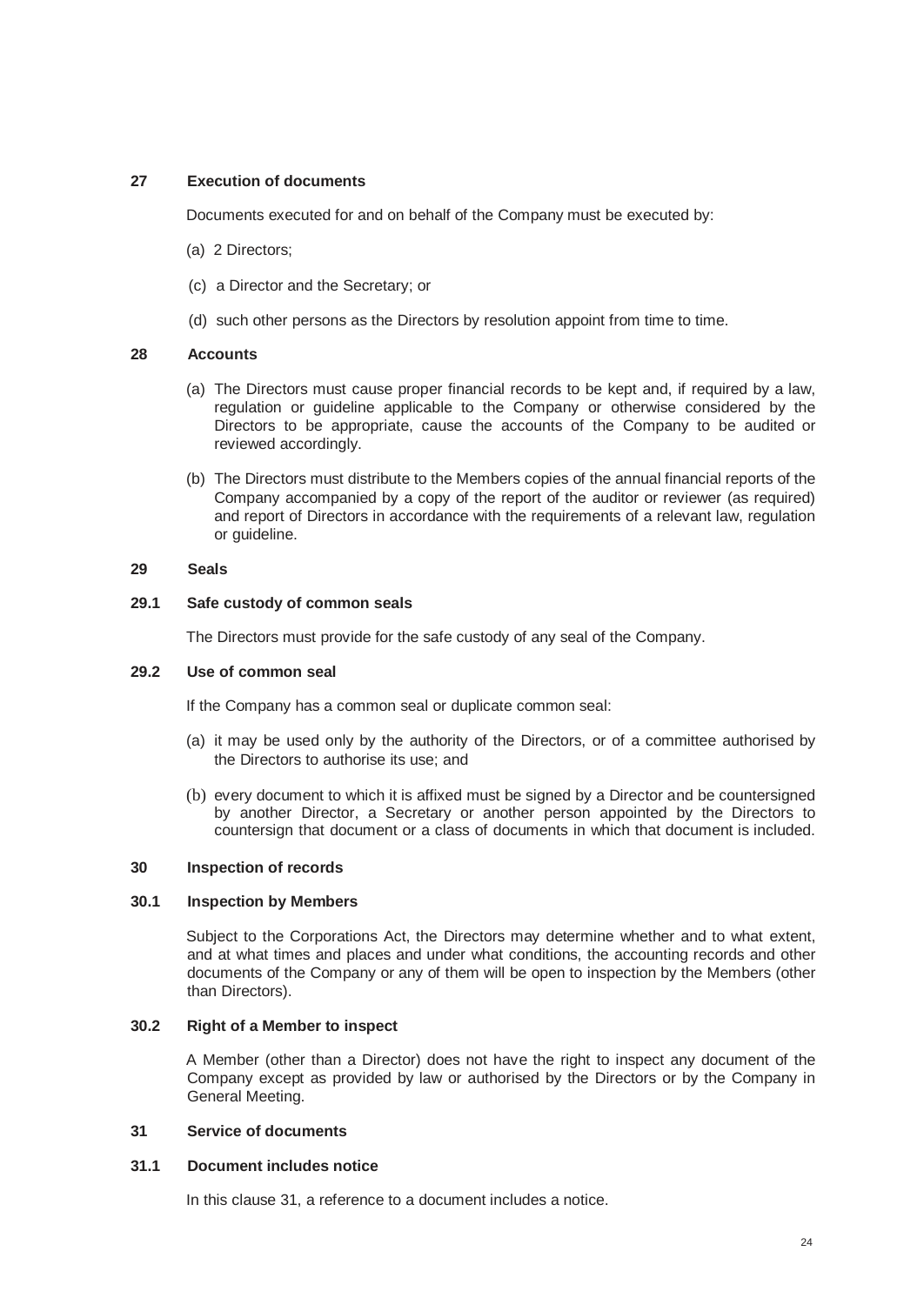### **31.2 Methods of service**

- (a) The Company may give a document to a Member:
	- (i) personally;
	- (ii) by sending it by post to the address for the Member in the Register or an alternative address nominated by the Member; or
	- (iii) by sending it to an electronic address nominated by the Member.
- (b) A document sent by post:
	- (i) if sent to an address in Australia, may be sent by ordinary post and is taken to have been received 2 business days after the date of its posting; and
	- (ii) if sent to an address outside Australia, must be sent by airmail and is taken to have been received on the 7th business day after the date of its posting.
- (c) If a document is sent by electronic transmission, delivery of the document is taken:
	- (i) to be effected by properly addressing and transmitting the electronic transmission; and
	- (ii) to have been delivered on the day following its transmission.

#### **31.3 Evidence of service**

A certificate in writing signed by a Director or a Secretary stating that a document was sent to a Member by post or electronic transmission on a particular date is prima facie evidence that the document was so sent on that date.

#### **32 Indemnity and insurance**

#### **32.1 Indemnity**

The Company may indemnify any current or former Director, Secretary or executive officer of the Company or of a Related Body Corporate of the Company out of the property of the Company against:

- (a) every liability incurred by the person in that capacity; and
- (b) all legal costs incurred in defending or resisting (or otherwise in connection with) proceedings, whether civil or criminal or of an administrative or investigatory nature, in which the person becomes involved because of that capacity, except to the extent that:
- (c) the Company is forbidden by legislation to indemnify the person against the liability or legal costs; or
- (d) an indemnity by the Company of the person against the liability or legal costs would, if given, be made void by legislation.

## **32.2 Insurance**

The Company may pay or agree to pay, whether directly or through an interposed entity, a premium for a contract insuring a person who is or has been a Director or Secretary or executive officer of the Company or of a Related Body Corporate of the Company against liability arising out of conduct by the person in that capacity (**Relevant Conduct**), including a liability for legal costs, unless: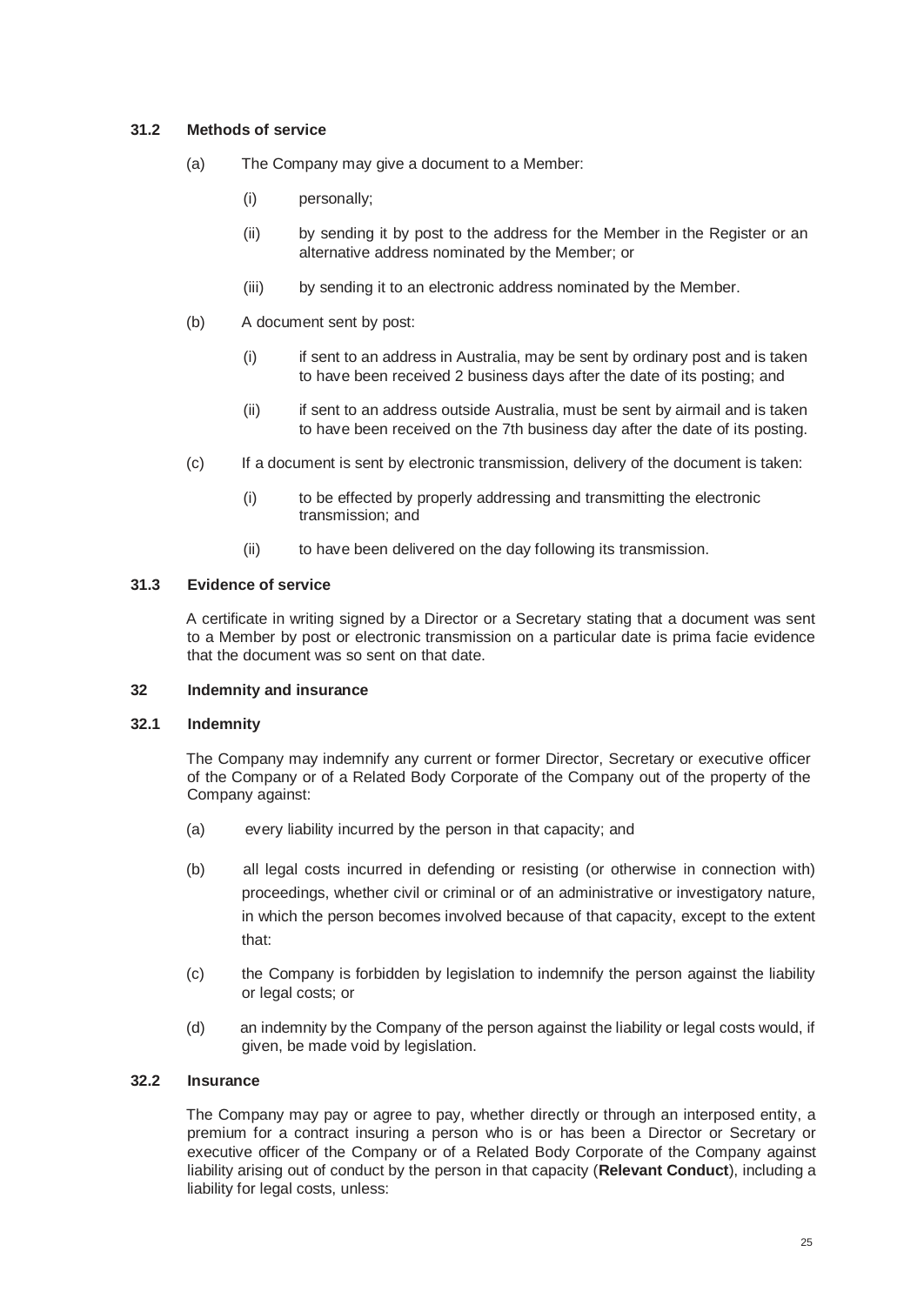- (a) the Company is forbidden by legislation to pay or agree to pay the premium in respect of the Relevant Conduct (whether or not the legislation applies in the particular case); or
- (b) the contract would, if the Company paid the premium, be made void by legislation.

#### **32.3 Contract**

The Company may enter into an agreement with a person referred to in clauses 32.1 and 32.2 with respect to the matters covered by these clauses. An agreement entered into pursuant to this clause 32 may include provisions relating to rights of access to the books of the Company conferred by the Corporations Act or otherwise by law.

#### **33 Amendment to Constitution**

- (a) Subject to clause 33(c), this Constitution may only be amended by Special Resolution of the Members of the Company.
- (b) The Members must not pass a Special Resolution that amends this Constitution if passing it causes the Company to no longer be a charity.
- (c) Any modification of this Constitution takes effect on the date the Special Resolution is passed, or any later date specified, or provided for, in the resolution.